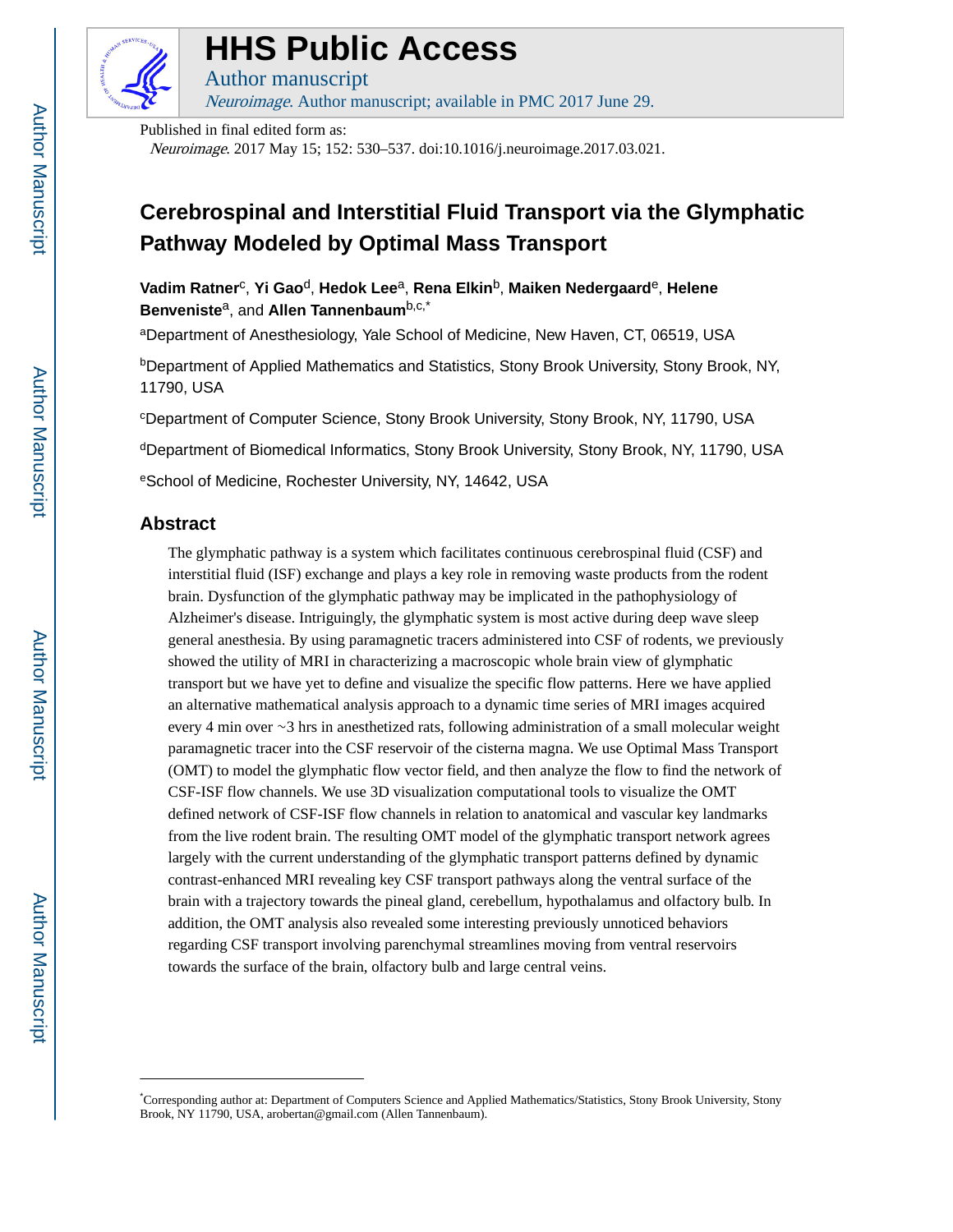# **Keywords**

Cerebrospinal fluid transport; Glymphatic transport; Liquid flow modeling; Optical flow; Optimal mass transport; Rat brain

# **1. Introduction**

In this paper, we describe a mathematical model of the glymphatic transport system using the theory of optimal mass transport (OMT) (Mueller et al., 2013; Villani, 2008, 2003). Cerebrospinal fluid (CSF) is continuously produced in the choroid plexus of the ventricles and transported into and out of the brain in part via the glymphatic pathway (Nedergaard, 2013), a process which also facilitates removal of toxic waste proteins (Nedergaard, 2013; Iliff et al., 2012, 2013b). Notably, soluble amyloid beta (Aβ) oligomers and tau protein have been shown to clear via the glymphatic pathway (Iliff et al., 2012; Lee et al., 2015) and it has been hypothesized therefore that dysfunction of glymphatic transport underlie buildup of extracellular  $A\beta$  aggregates and tau as seen in Alzheimer's disease. The anatomical structure of the glymphatic pathway is complex but a key component is the peri-vascular compartment. The outer perimeter of the perivascular space is defined by glial endfeet with high expression of aquaporin 4 water channels that enhances CSF transport into the interstitial fluid (ISF) space which result in exchange and clearance of waste solutes via conduits that include the peri-venous compartment (Fig. 1). Glymphatic transport of fluid and solutes is convectively driven by vascular pulsations (Iliff et al., 2013b) and by a pressure gradient over the cerebral convexity (so-called 'transmantle' pressure gradient) which can be manipulated, even by minor physiological alterations such as shifting body posture (Lee et al., 2015).

The discovery of the glymphatic pathway was based on fluorescently tagged optical dyes of different molecular weights (MW) administered into CSF in combination with in vivo two photon microscopy (Iliff et al., 2012; Kress et al., 2014; Xie et al., 2013). This technique allowed for dynamic characterization of the fast peri-arterial influx of optical tracers in small cortical areas of live rodents (Iliff et al., 2012). Importantly, intraparenchymal injections of miniscule amounts of soluble radiolabeled  $A\beta$  showed that  $A\beta$  cleared along the perivascular space of large central veins. It was also discovered that astrocytes play a pivotal role in linking the peri-arterial inflow and the peri-venous efflux pathways (Iliff et al., 2012).

In the present work, we derive and analyze flow patterns of the CSF based on an optical flow model derived from optimal mass transport. Preliminary results on this topic have been reported in our previous work (Ratner et al., 2015). Our novel analysis techniques including the streamlines and pathways algorithms will be explicated in Section 5 below. The mathematical theory even allows a short extrapolation in time.

We now summarize the content of this paper. In Section 2, we describe some of the background on the glymphatic pathway, and the imaging methodology used to generate the data. Section 3 is devoted to the optical flow methodology based on the theory of optimal mass transport. It includes some details about the numerical techniques we employed in generating our flow data. Next in Section 4, we sketch our experimental procedures that we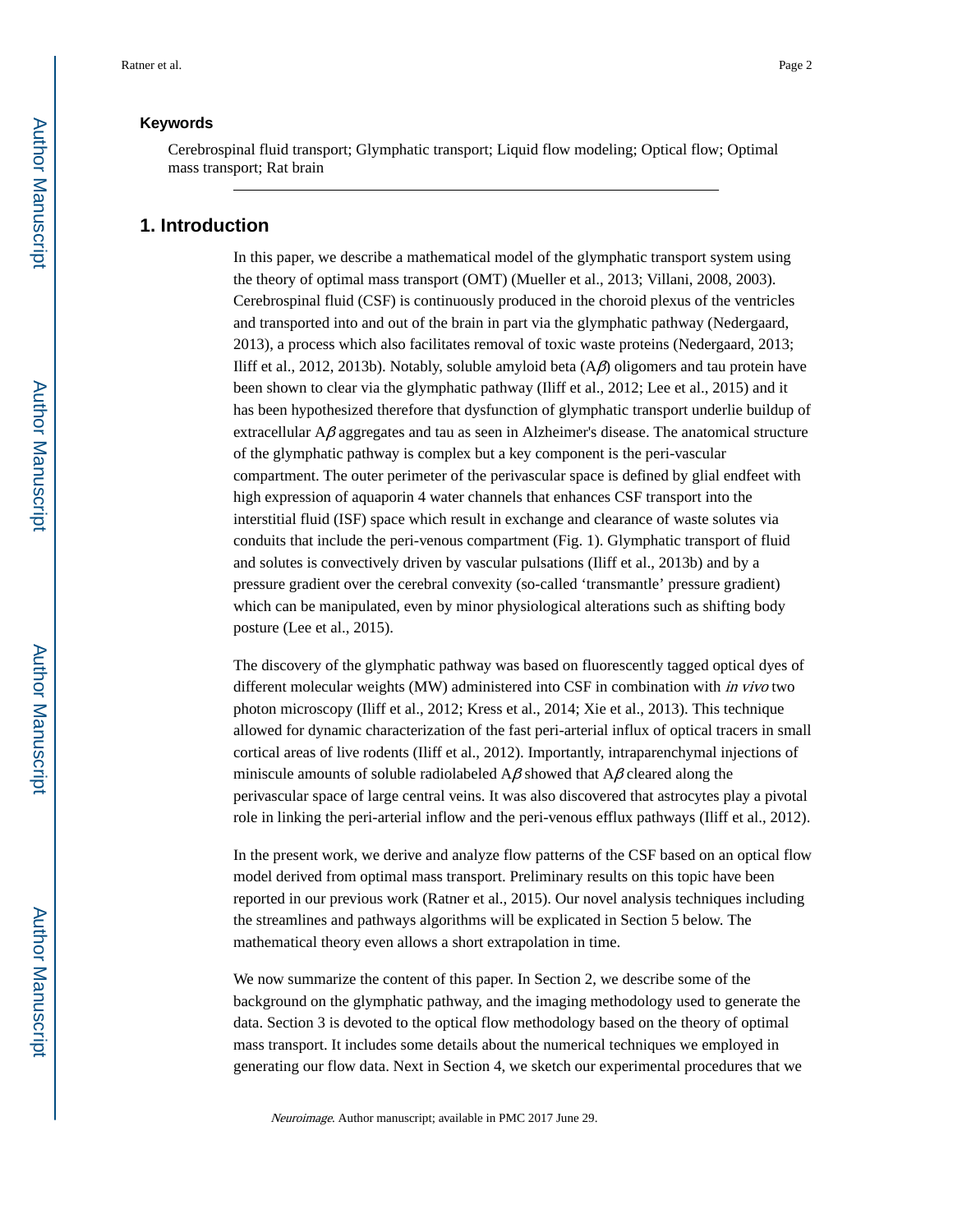used in carrying out the specific results described in Section 5. Finally, in Section 6, we discuss the conclusions that may be drawn from the present work as well as possible future

### **2. Glymphatic Pathway Captured by MRI**

research directions.

The limited field-of-view of two-photon optical *in vivo* imaging prohibits visualization of the dynamic 'macroscopic' glymphatic process at a systems level. Therefore, to translate the glymphatic pathway findings observed with optical imaging towards a dynamic test-bed allowing for analysis of the whole rodent brain, injection of paramagnetic contrast molecules into CSF of rat brain was combined with dynamic T1-weighted 3D brain MRI on a 9.4T microMRI instrument (Iliff et al., 2013a). We used gadolinium diethylenetriaminepentaacetic acid (Gd-DTPA, MW 938 Da, 1:40 dilution in sterile water, 12.5 mM, isobaric with CSF) administered into the cisterna magna of rats (Iliff et al., 2013a). A key assumption with this approach was that Gd-DTPA behaves as a surrogate waste 'solute' in CSF and further that its presence does not perturb normal brain physiology. A series of T1 weighted 3D MRIs of the rat brain visualized in real time revealed how the Gd-DTPA molecules moved into the rat brain, first along the large arteries at the base of the brain and then slowly (over  $2 - 4$  hrs) penetrated into the brain parenchyma where it redistributed and slowly cleared via peri-venous routes and along cranial nerves. Fluorescently tagged dyes injected into CSF using the same experimental set-up validated the glymphatic transport of Gd-DTPA (Iliff et al., 2013a). Quantification of glymphatic transport of Gd-DTPA was accomplished using both parametric ROI analysis as well as non-parametric cluster analysis (Iliff et al., 2013a). Another recent study extended this analysis to include 2-compartment modeling where 'retention' and clearance of a given tracer was calculated over a finite period of time from whole brain (Lee et al., 2015).

Fig. 2 illustrates how glymphatic transport of the CSF paramagnetic tracer, Gd-DTPA was previously quantified by contrast enhanced MRI. At early times after Gd-DTPA administration into CSF, contrast is most prevalent along large arteries at the base of the brain (Iliff et al., 2013a). In the rodent brain, relative rapid glymphatic inflow occurs at the level of the pons, hypothalamus, olfactory bulb, and the cerebellum (Fig. 2). For anatomical orientation, the color coded map of contrast distribution is displayed on a volume rendered surface mask of the whole rat brain and different brain regions including the cerebellum, hippocampus, superior colliculus, thalamus, hypothalamus, caudate, pons and medulla oblongata (Fig. 2). Red and blue colors represent high and low contrast, respectively. The contrast uptake into brain parenchyma is evident as a slow penetrating gradient moving from the ventral surface of the brain, towards central and olfactory areas of the rat brain; and has been validated by optical imaging (Iliff et al., 2013a).

For the quantification and visualization of the spatial-temporal characterization of contrast enhancement over time, we reported glymphatic transport of Gd-DTPA as '% signal change from baseline' calculated based on pre- and post-contrast image intensities, here referred to as the 'conventional approach'. This approach is lacking in providing information on the direction of the flow and it remains elusive as to whether parenchymal penetration is collectively a random distribution in space or if there are preferential directions in the flows.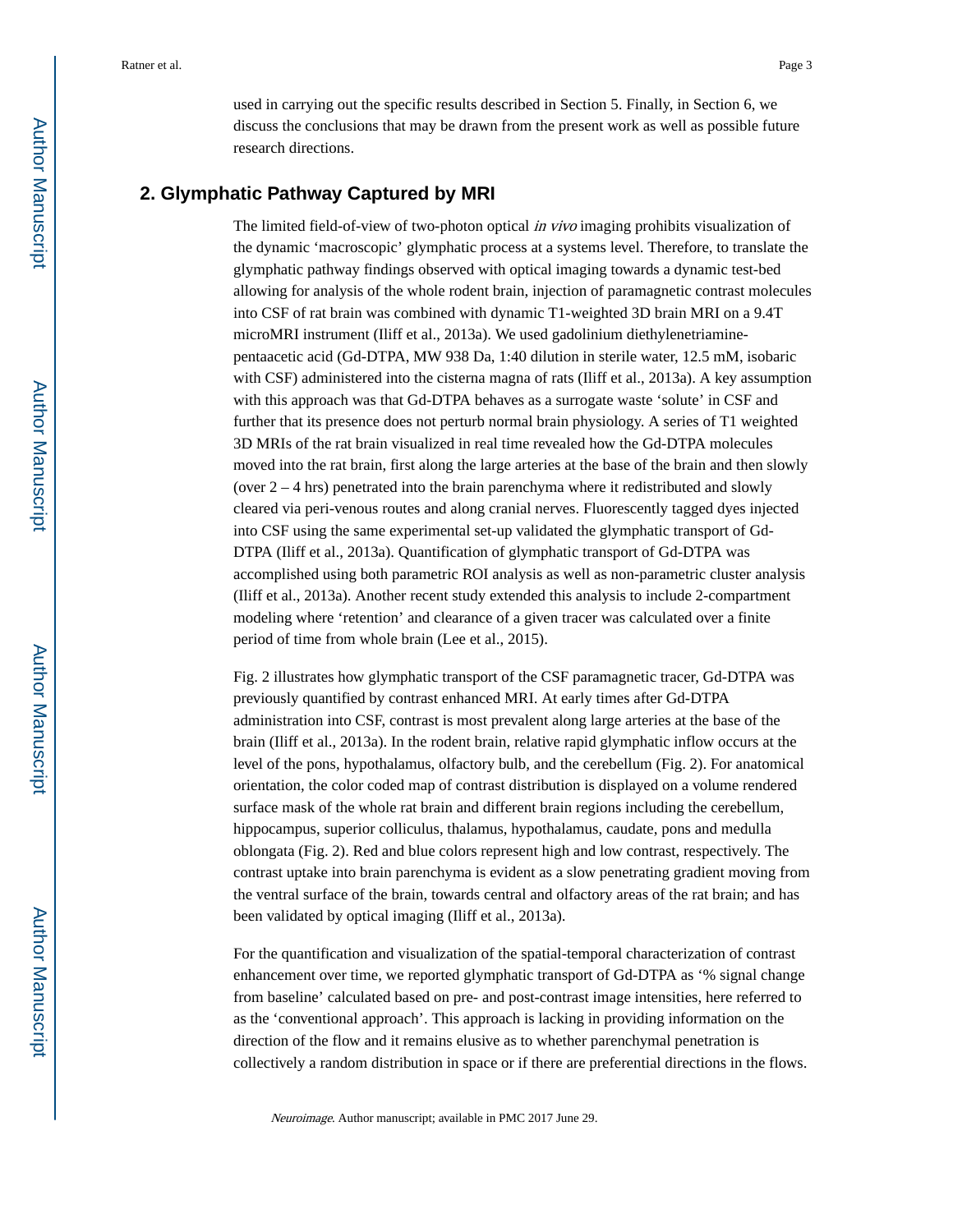We therefore employed OMT to extract the transport fluxes. Clearly, a mathematical model of glymphatic transport based on the underlying physics of fluid flow will be valuable to spatially and dynamically understand how CSF transport of 'solutes' is influenced by various physiological states as well as during disease.

We will sketch the mathematics of OMT in the next sections, and use this to derive an analytic model of the macroscopic view of transport through the *glymphatic system* based on fluid flow physics and brain physiology, and then test our model based on a dynamic series of contrast-enhanced MRI images.

# **3. Optimal Mass Transport (OMT)**

### **3.1. Assumptions about the Data**

As briefly mentioned above, the data is collected as a time series of T1-weighted MRI images taken during and after slow administration of Gd-DTPA into CSF (cisterna magna) of an anesthetized rat (Iliff et al., 2013a; Lee et al., 2015). Before we get into the details of our model and the OMT framework behind it, we address three assumptions that we implemented in regards to the data. First (*assumption 1*), we assume that the tracer travels along the glymphatic pathway and second (*assumption 2*), we assume that the total mass of the tracer in the brain is preserved from frame to frame. Lastly, we currently assume (*assumption 3*) that the relation between tracer concentration and image brightness is linear.

We now briefly justify these assumptions. First, assumption 1 can be justified by evidence that the tracer is transported from CSF into the brain in a characteristic anatomical pattern consistent with a trajectory over time through the glymphatic pathway (Fig. 2, Iliff et al., 2012). The second assumption was made as a means to simplify the optical flow estimation. In regards to assumption 3, all the 3D T1 weighted images were acquired using a spoiled gradient echo sequence. In an ideal condition, detected MR signals (Tofts, 2005) are expected to follow the equation

$$
S = \frac{S_0 \sin \theta \left( 1 - e^{-\text{TR}/Tt} \right)}{1 - \cos \theta e^{-\text{TR}/Tt}} \quad (1)
$$

where T1, longitudinal relaxation time, shortens during the contrast enhancement. Using equation (1), "% signal change from baseline" was simulated as a function of contrast concentration (Fig. 3). The relaxivity of Gd-DTPA was assumed to be 3.1 mM<sup>-1</sup> s<sup>-1</sup> (De Sousa et al., 2008), TR=15ms, flip angle (theta)=15 $^{\circ}$ , and tissue T1=2000ms (De Graaf et al., 2001).

As seen from Fig. 3, a linear trend is discernible at a concentration below 0.15mM. From our previous study, we know that the % signal change from baseline reached over time is in the order of 70 – 80% (Iliff et al., 2013b), therefore the postulated assumption 3, pertaining to linearity between the brightness and the concentration is reasonable. In future work, we are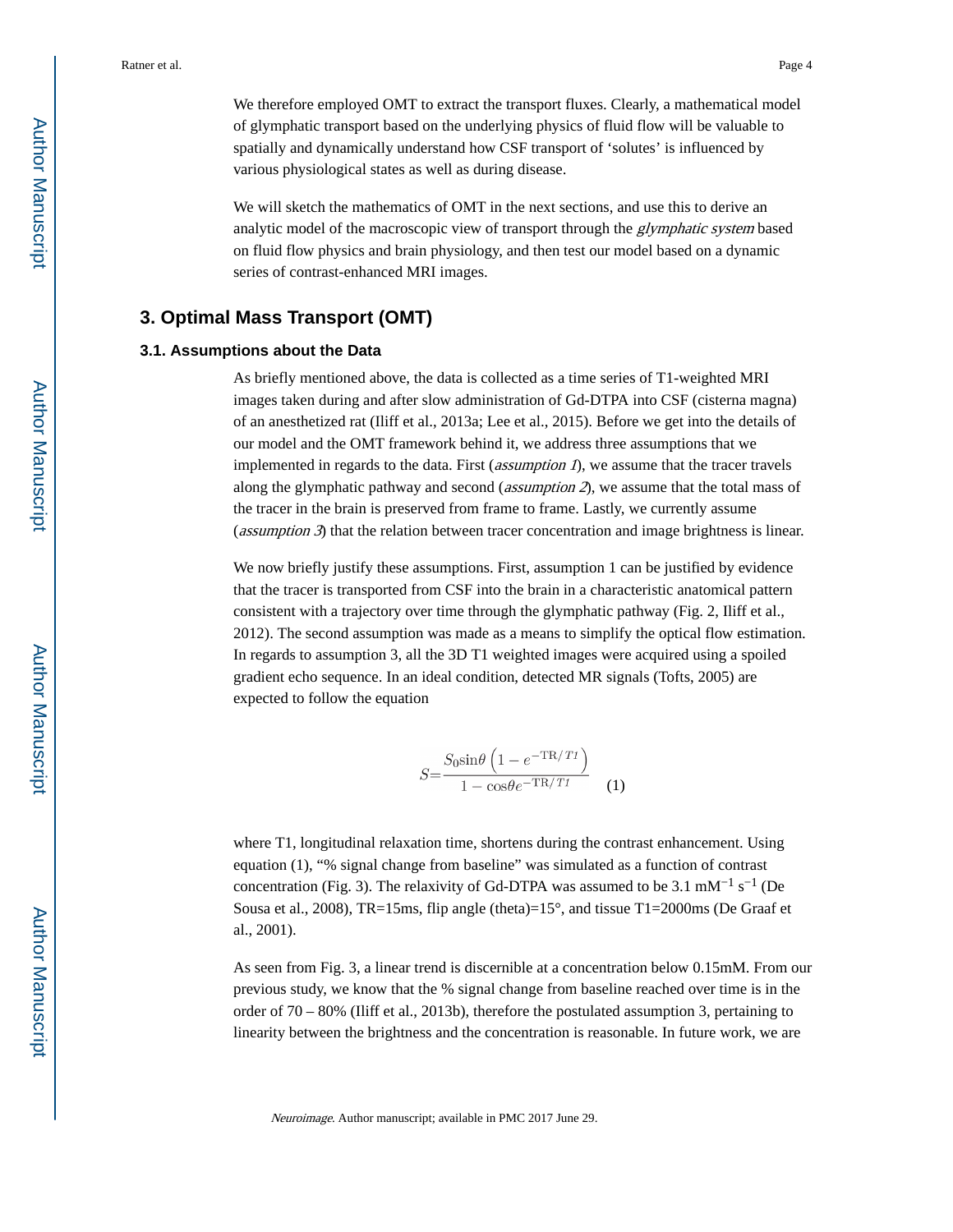planning a much more detailed description implementing the actual quantification of Gd-DTPA in the brain based on T1 mapping.

#### **3.2. Optical Mass Transport**

We use a version of optical flow based on the theory of optimal mass transport (OMT) (Mueller et al., 2013; Villani, 2008, 2003; Haker et al., 2004), the so-called Monge-Kantorovich problem. As described in such standard references, Horn and Schunk (1981) and Lucas et al. (1981), optical flow may be considered as the apparent motion of brightness patterns in a temporal sequence of intensity images. In our case, the images are given by T1 weighted MR data. As we will explicate below, the idea is to interpret intensity as mass, and thus apply the OMT technique. We will therefore outline Monge-Kantorovich theory (Villani, 2008, 2003; Angenent et al., 2003; Evans, 1997), and then in the next section make the connection with optical flow. We should also note that an OMT formulation of optical flow was used in Mueller et al. (2013) for flame tracking.

We let  $\Omega_0$  and  $\Omega_1$  denote two convex subdomains of  $\mathbb{R}^d$ , having smooth boundaries, each equipped with a positive density function,  $\mu_0$  and  $\mu_1$ , respectively. We assume that total mass is the same, and without loss of generality this may be taken to be 1, that is

$$
\int_{\Omega_0} \mu_0 = \int_{\Omega_1} \mu_1 = 1.
$$

This means that  $\mu_0$  and  $\mu_1$  are probability densities (pdfs). Let  $\psi : \Omega_0 \to \Omega_1$  be a diffeomorphism which satisfies the following Jacobian equation:

$$
\mu_0 = |\nabla \psi| \mu_1 \circ \psi. \quad (2)
$$

Note that  $|\nabla_{\psi}|$  denotes the determinant of the Jacobian.

Considering the change of variables formula, the mapping  $\psi$  is mass preserving (MP); see Villani (2008) for details. Equation (2) has many solutions and we denote the set of all such solutions (mass preserving mappings) as MP. A mapping in MP may be regarded as redistributing the mass of a given material (e.g. gas) with a certain pdf  $\mu_0$  to another pdf given by  $\mu_1$ .

Considering the displacement defined by  $\psi$ , we can define the following *Wasserstein metric* on pdfs:

$$
d_2(\mu_0, \mu_1)^2 := \inf_{\psi \in \text{MP}} \int \|\psi(x) - x\|^2 \mu_0(x) dx. \tag{3}
$$

This metric has many remarkable properties, and in fact, defines a Riemannian metric on the space of probability distributions (Otto, 2001; Villani, 2008). For our purposes, we note that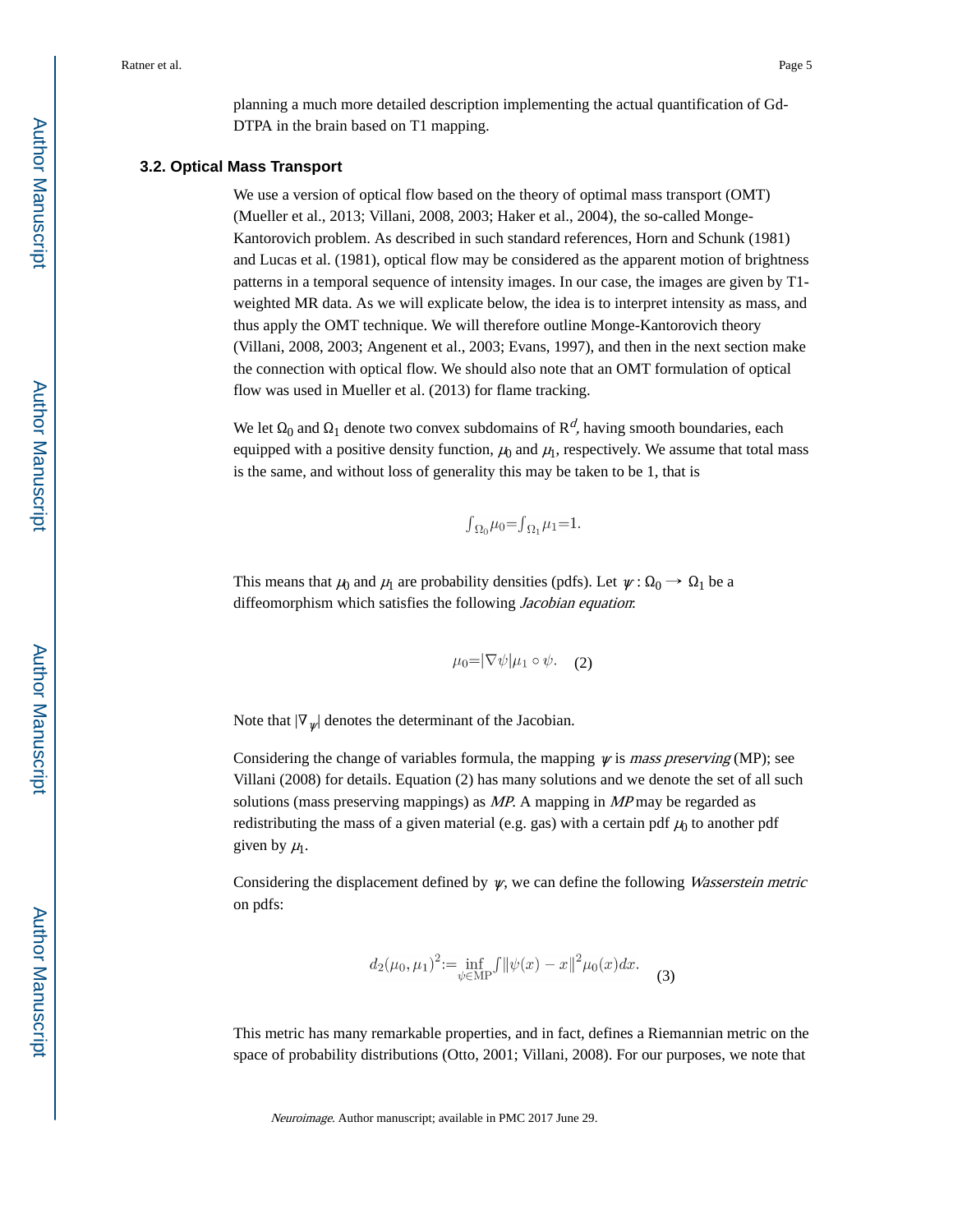there is a unique optimal solution of (3),  $\psi_{MK}$ , which is the gradient of a strictly convex function  $g_{MK}$  (Villani, 2008, 2003; Evans, 1997). We will discuss this further in the next section, when we describe the connection of OMT to optical flow.

There are a number of ways to compute  $\psi_{MK}$ . We have followed an approach inspired by the pde based formulation given in Rachev and Rüschendorf (1998) and Angenent et al. (2003), and explicitly numerically implemented in Haber et al. (2010). This will be sketched in Section 3.4 below.

#### **3.3. OMT Based Optical Flow**

In this section, we review the connection of optimal mass transport theory to the computation of optical flow. This is based on some elegant work of Benamou and Brenier (2000). The idea is that the  $L^2$  Monge-Kantorovich problem may also be given an optimal control formulation in the following manner. Consider the following optimization problem:

$$
\inf \int_{\mathbb{R}^d} \int_0^1 \mu(t, x) \|\nabla g(t, x)\|^2 dt dx \qquad (4)
$$

where the infimum is taken over all time varying densities  $\mu$  and functions  $g$  satisfying

$$
\frac{\partial \mu}{\partial t} + \nabla \cdot (\mu \nabla g) = 0,\tag{5}
$$

$$
\mu(0, x) = \mu_0(x), \ \mu(1, x) = \mu_1(x).
$$
 (6)

The functional (4) is the kinetic energy while  $u = \nabla g$  represents velocity. Equation (5) is the continuity equation enforcing the mass preservation property of the flow. One may show that the infimum of (4) is attained for some  $\mu_{min}$  and  $g_{min}$ . We set  $u_{min} = \nabla g_{min}$ . Further, the flow  $X = X(x, t)$  (written in Lagrangian coordinates) corresponding to the minimizing velocity field  $u_{\text{min}}$  defined by  $X(x, 0) = x$ ,  $X_t = u_{\text{min}}(X(x, t), t)$  is given simply as  $X(x, t) = x +$  $t(\psi_{MK}(x) - x)$ , where  $\psi_{MK}$  is the optimal transport map described in the previous section. Note that when  $t = 0$ , X is the identity map and when  $t = 1$ , it is the solution  $\psi_{MK}$  to the Monge-Kantorovich problem. The infimum of (4) under the constraints (5) and (6) is exactly the Wasserstein distance  $d_2(\mu_0, \mu_1)$  between  $\mu_0$  and  $\mu_1$ ; see Benamou and Brenier (2000).

This analysis provides appropriate justification for using optimal mass transport as a method for computing optimal flow when the densities  $\mu_0$  and  $\mu_1$  are interpreted as image intensities.

#### **3.4. Numerical Implementation of Optimal Mass Transport**

We followed the method described by Haber et al. (2010) in numerically implementing the optimal flow procedure. To discretize the optical flow equation we used the leapfrog method, which is second order accurate in space-time. In this case, the densities  $\mu(t, x)$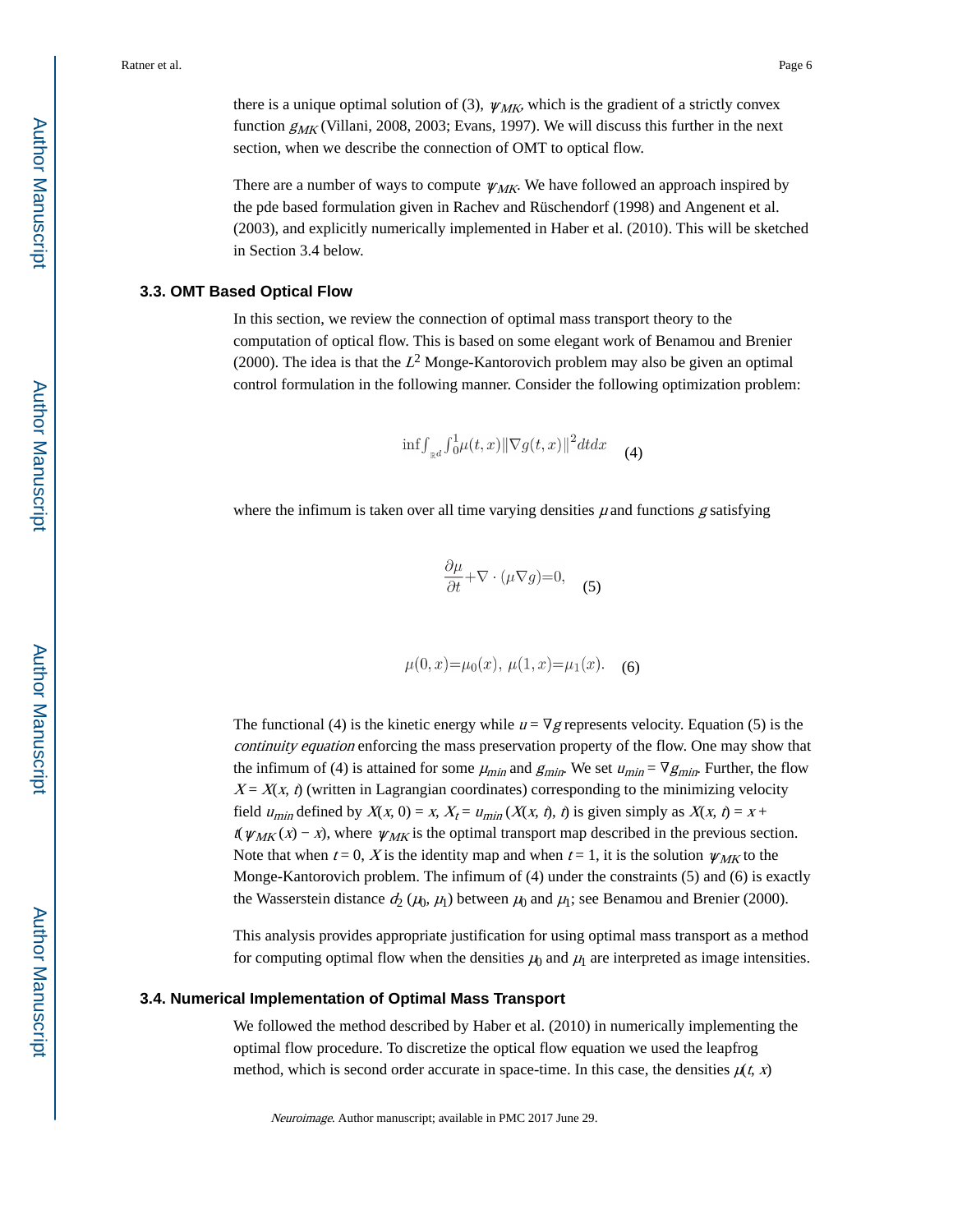correspond to the image intensities  $\mathcal{I}(t, x)$ . For simplicity, we carry this out in the plane. Note that  $x = (x_1, x_2)$ . Consider three images out of the sequence. We note  $I_{ij}^k$  as the pixel at location (i, j) at time frame k. We also denote the components of  $u = \nabla g$  as  $u_1$  and  $u_2$ . Then, the leapfrog method reads

$$
I_{ij}^{k+1} - I_{ij}^{k-1} = \rho \left( (u_1 I)_{i+1,j}^k - (u_1 I)_{i-1,j}^k + (u_2 I)_{i,j+1}^k - (u_2 I)_{i,j-1}^k \right)
$$
 (7)

where  $\rho = \delta t / \delta x$ . This can be written in matrix form as

$$
A_1(I)u_1 + A_2(I)u_2 = b
$$

where b is the left hand side of (7) and the matrix  $[A_1(I) A_2(I)]$  is the discrete  $\nabla \cdot \vec{I}(\cdot)$ operator. To discrete the integral, we use the trapezoidal method. Using the discretized quantities, we obtain a discrete analog of the optimization problem. This leads to a simple quadratic problem that can be solved using standard sequential quadratic programming methods. See Haber et al. (2010) for the details.

# **4. Experimental Animal and MRI Procedures**

#### **4.1. Anesthesia and Surgical Procedures**

All animal procedures were approved by the Institutional Animal Care and Use Committee. Six Fisher 344 female rats were used for all studies. The rats were initially anesthetized with  $3\%$  isoflurane delivered in  $O_2$  and allowed to breathe spontaneously and anesthesia was maintained with 1.7 – 2.5% isoflurane. When a surgical plane of anesthesia was achieved the rats were positioned prone in a stereotaxic frame and a CSF catheter was implanted into the cisterna magna as previously described (Lee et al., 2015). Following the implantation of the CSF catheter, the rats were prepared for MRI imaging.

#### **4.2. MRI Procedures**

All MRI acquisitions were performed on a 9.4T/30 magnetic resonance imaging instrument interfaced to a Bruker Avance console controlled by Paravision 6.0 software (Bruker Bio Spin, Billerica, MA, USA). Rats were scanned in a supine position using a custom-built animal cradle system. Physiological parameters, including respiratory rate, oxygen saturation, body temperature, and heart rate were continuously monitored using MRI compatible monitoring system (SA Instruments, Stony Brook, NY, USA) and kept body temperature within a range of 36.5°C–37.5°C using a heated watered. Anesthesia during MRI imaging was switched from isoflurane to dexmedetomidine. Specifically, 0.015 mg/kg of dexmedetomidine was administered i.p.  $\times$  2 followed by a continuous infusion of (0.015 – 0.020 mg/kg/hr) delivered via a subcutaneous catheter placed in the flank area. The isoflurane concentration was gradually reduced and maintained at  $0.8 - 1.0\%$  delivered in a 1:1 mixture of air:  $O_2$  via a nose cone. A 2-cm planar surface radio-frequency coil (Bruker) with a built-in pre-amplifier was used as a receiver and an 86 mm diameter volume coil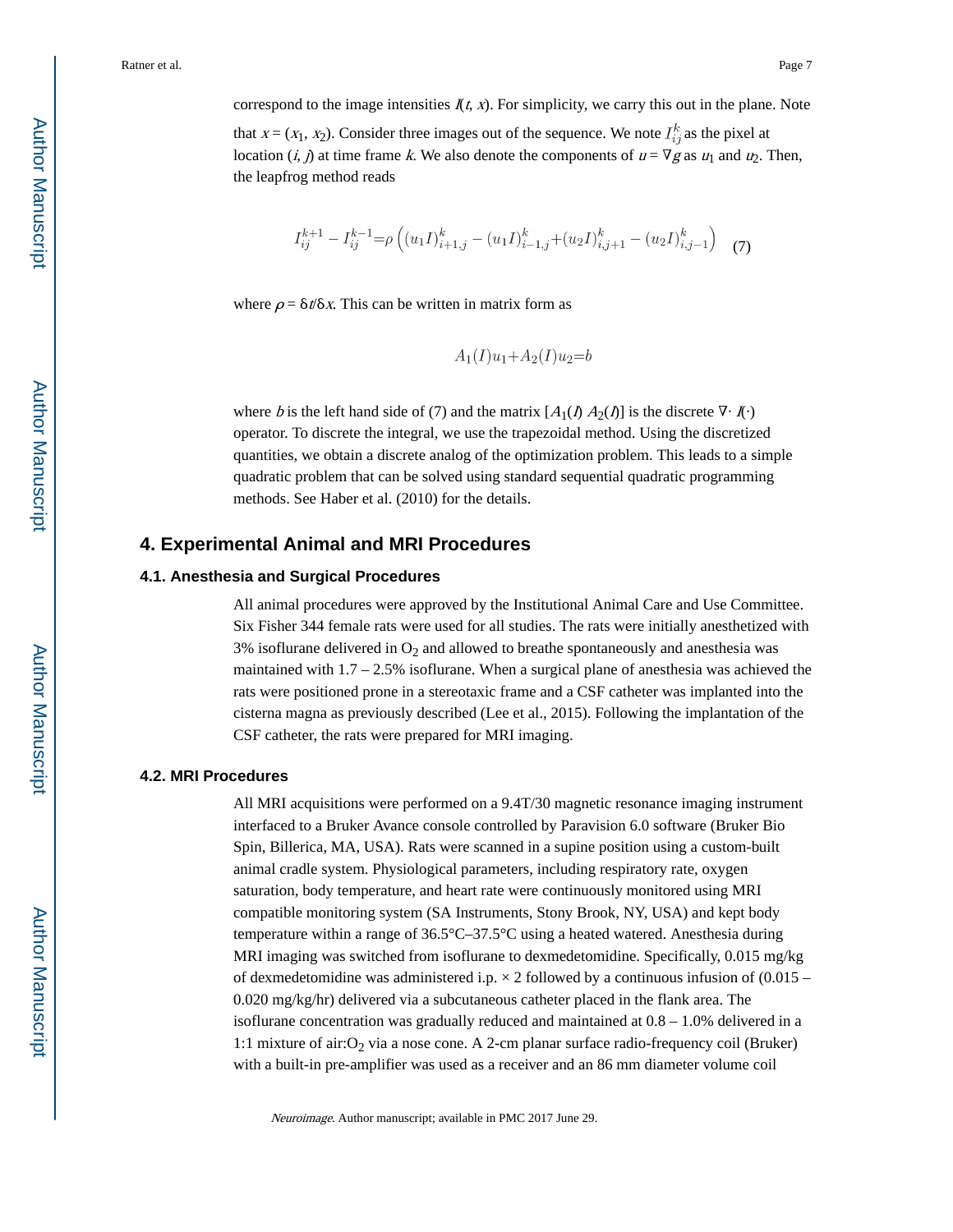(Bruker) was used as a transmitter. Following scout images, spoiled gradient echo FLASH 3D images were acquired (TR = 15 ms, TE = 4.1 ms, NEX = 1) every 4 min. Images were interpolated from  $256 \times 128 \times 128$  to  $256 \times 256 \times 256$  yielding a spatial resolution of  $0.12$ mm  $\times$  0.12mm  $\times$  0.13mm. The first three images were taken as a baseline and Gd-DTPA contrast infusion was started at the beginning of the fourth image. A  $1:40$  (Gd-DTPA:H<sub>2</sub>0) dilution was infused at a rate of  $1.6\mu$ ; min for a total volume of  $20\mu$ . FLASH 3D images were acquired continuously for at least 160 minutes, totaling more than 40 frames in each study. A 2D time of flight MR angiography (MRA) sequences (TR=12ms TE=2.7ms NEX=4) was also taken at the end of the study with a spatial image resolution of 0.12mm  $\times$  $0.12$ mm  $\times$  0.20mm (256  $\times$  256  $\times$  105). Translation and orientation of the 2D MRA were adjusted so that both MRA and FLASH3D images are spatially co-registered.

#### **4.3. MR Post-Processing before OMT Analysis**

MRI image processing steps have been described in detail previously (Lee et al., 2015). Briefly, all images were exported in DICOM and converted into nifti file format to correct for head motion, intensity normalization across the time series, and spatial smoothing. As shown in Fig. 4A, B, changes in image contrast over time is interpreted as influx and efflux of the Gd-DTPA contrast agent. After spatial smoothing, % signal changes from the baseline, termed 'conventional analysis' was also calculated in each voxel as described previously (Iliff et al., 2012). MRA was also reformatted to match the spatial resolution of the FLASH3D for visualizing influx and efflux.

# **5. Experimental Results**

#### **5.1. Flow Pattern OMT Analysis**

The flow derived from the equations in Section 3 is a vector field  $\varphi$  over a 4D domain (x, y,  $z$ ,  $\hat{v}$ . Such an entity is very difficult to present visually, let alone analyze. It would therefore be beneficial to present meaningful patterns in the flow that do not require the visualization of such large data. Our hypothesis is that the CSF initially flows through main channels, or "inflow pathways", then disperses through the brain parenchyma, and then collects in specific "outflow pathways" before ultimately leaving the brain. It is important to note that this hypothesis affects neither the flow calculation, nor its analysis. As we expected, the flows from our analysis demonstrated this same behavior. It is our goal in this report to identify mainly the inflow pathways in a live rodent brain.

Let us define a streamline as a trajectory of a single particle carried by the CSF along the flow field computed in the previous section. Specifically, a set of points  $P \subset \mathbb{R}^3$  is sampled from the brain region with uniform distribution. Then, for each point  $p_i \in P$ , an ordinary differential equation is solved to compute the streamline curve  $C_i$  as:

$$
\frac{dC_i}{dt} = \phi(x, y, z, t)
$$

with the initial condition  $C_i(0) = p_i$ .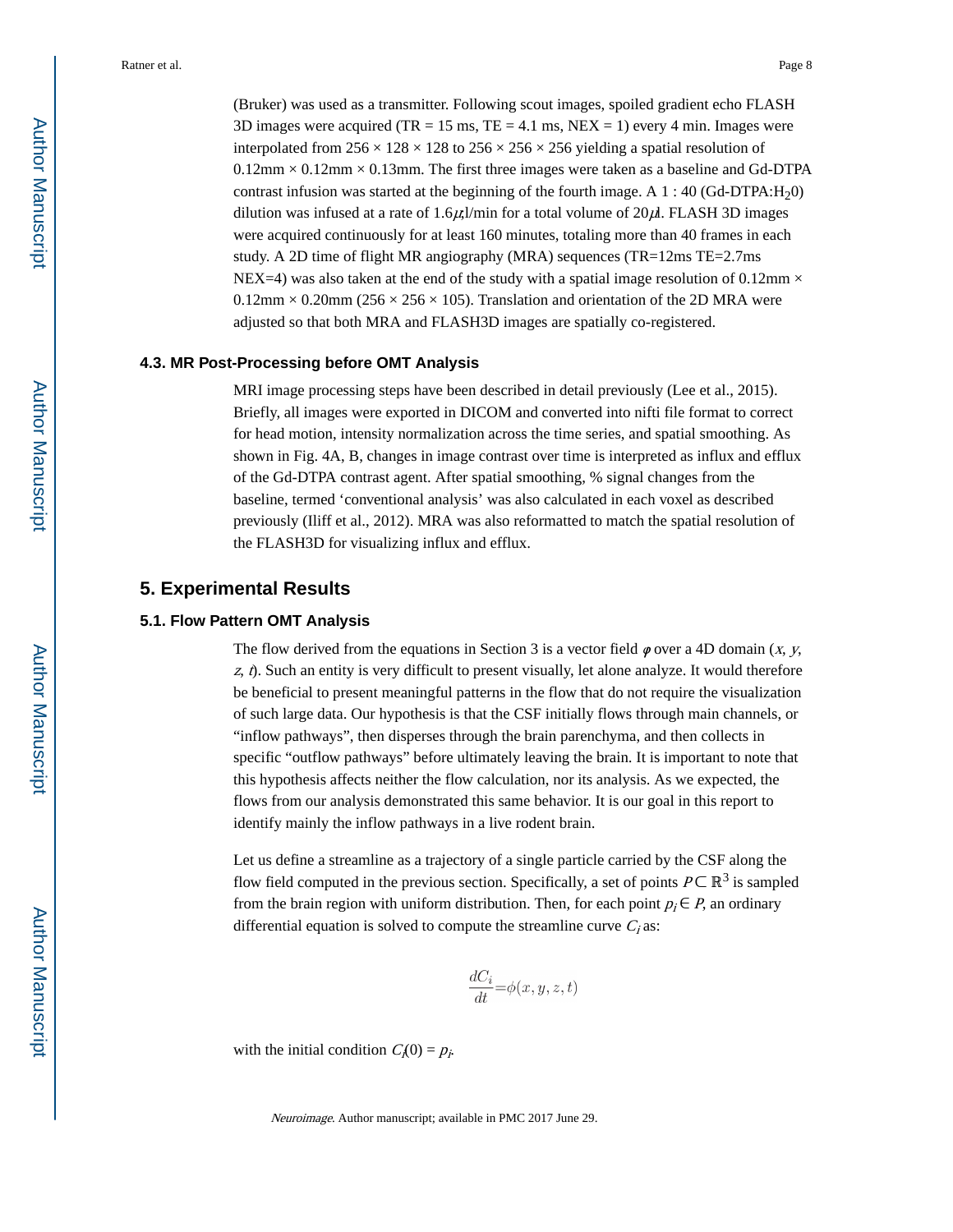Once the streamlines are computed, we then define a pathway as a region where the number of confluent streamlines exceeds a predefined threshold. Fig. 5 is an example of the presentation of inflow pathways characterized by high streamline density; in which the direction of the physical flow of 'mass' and CSF is visualized moving from the red 'origins' of the streamlines towards their blue 'ends'.

Let us then observe many such streamlines, sampled uniformly throughout the brain at a given time step. As seen from Figs. 4C, D, the streamlines originate from a network of inflow pathways, and are dispersed inhomogeneously throughout the brain. Areas of origin of the flow are therefore characterized by high density of streamlines, compared to the rest of the brain. It is also important to address the issue of stability of streamline computation. Since a streamline is a trajectory of a (weightless) particle carried by the CSF, its computation is straightforward: Given a vector field and a starting point, we backtrack towards its point of origin: the next point is derived by following the direction opposite to that defined by the vector field at the starting point, for a given distance (usually short). The process is then repeated for a predefined number of points. This process, as we may notice, is only stable (i.e. small changes in the starting point do not cause large changes in the trajectory) when the flow vector field diverges (i.e. the inverse vector field converges), or originates at a single source. As we can see in Figs. 4 and 5, this is indeed the case, which validates our hypothesis on the nature of the flow.

#### **5.2. Anatomical Glymphatic Influx Transport by OMT Pathways**

We characterized the pattern of pathways defined by OMT in 6 different rat brains. Fig. 5 shows the result of this analysis in 3 rats and demonstrates that the influx trajectories are very consistent from rat to rat (this was true for all of the rats analyzed). Specifically, at early times (first  $20 - 40$  min after contrast infusion) we observe the high density of 'mass' or reservoirs along the ventral surface of the brain from where smaller connected trajectories originate. The streamlines appear in a pattern where the end of the streamline points towards the surface of the brain. At later time points, the larger reservoirs are translocated toward the pineal recess and along the olfactory sinus (Figs. 5 and 6). These CSF reservoirs as displayed by OMT pathways are consistent with previous reports on anatomical localization of contrast after CSF injection in the rat brain (Lee et al., 2015; Iliff et al., 2013a). Fig. 6 illustrates this in 2D and shows the color coded pathways overlaid on a T1-weighted anatomical rat brain template. The pathways largely confirms previous described contrast flow (Lee et al., 2015; Iliff et al., 2013a; Jiang et al., 2016) but adds additional information. The OMT provides new information by showing that reservoirs of CSF tagged with contrast moves in specific trajectories within the brain tissue. It appears that trajectories from the larger pathway reservoirs feed smaller streams that collects in brain tissue in specific patterns - towards the olfactory bulb and surface of the brain.

#### **5.3. Influx Pathways in Relation to Large Vasculature**

Fig. 7 shows the pathways in relation to large cerebral vessels. The MRA of the rat brain is shown in three orthogonal planes overlaid on the corresponding anatomical T1-weigthed MRI template. Several large arteries can be identified including the azygos of the anterior cerebral artery (azACA), olfactory artery (OA), middle cerebral artery (MCA), and basal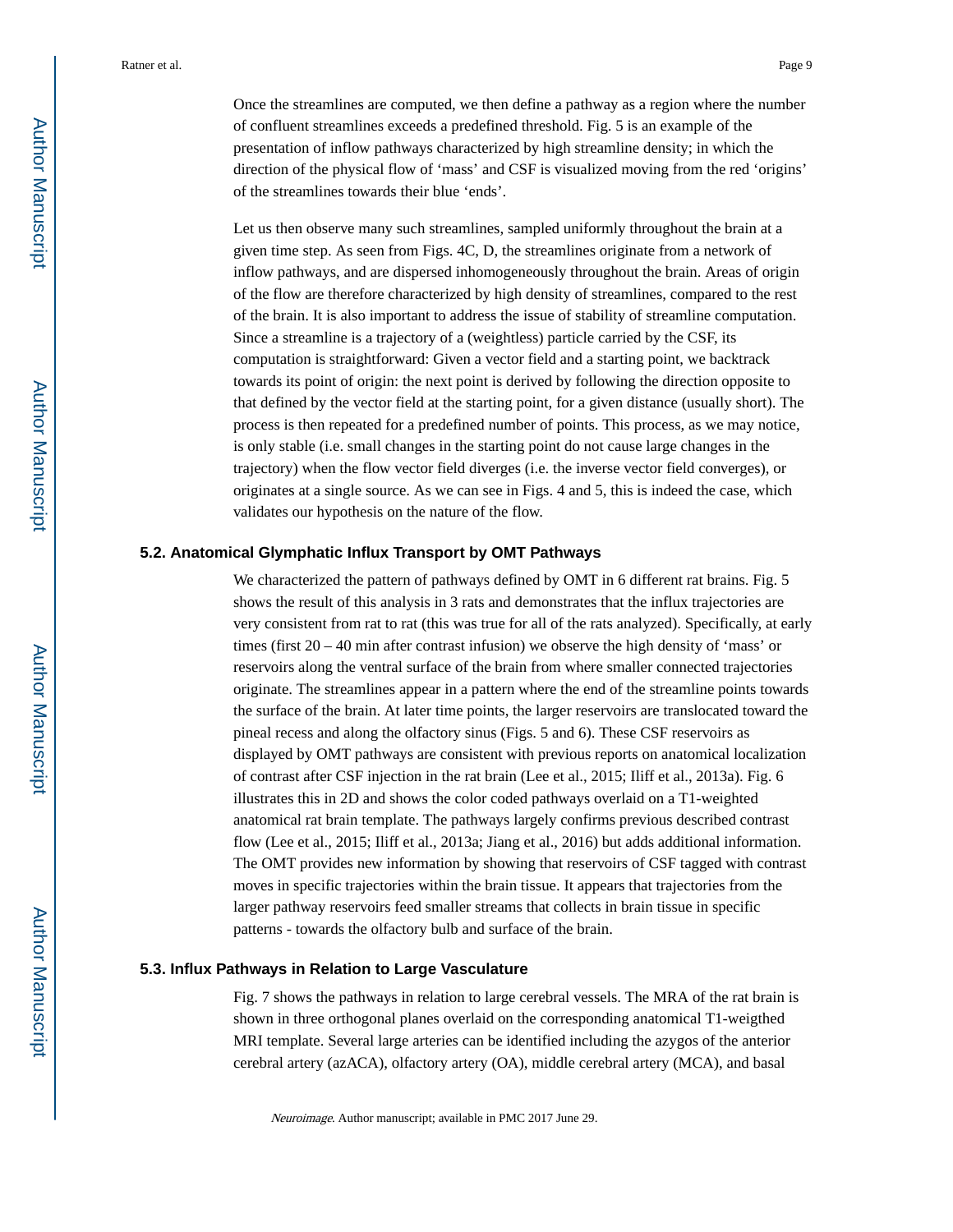artery (BA). The large veins and sinuses are also evident such as the superior sagittal sinus (SSS), transverse sinus (TS), supraorbital vein (Sov), and cavernous sinus (Cav S). It is clear from Fig. 7 that the large pathways representing high density streamlines follow the trajectory of the large arteries on the ventral surface of the brain; and further, that additional large pathway reservoirs from the pineal recess extend towards large veins including the Galeno vein and the inferior sagittal sinus (cf. Fig. 7B).

# **6. Conclusions and Further Research**

MRI is an *in vivo* imaging modality that captures the whole brain spatial-temporal characteristics of the solute transport, which may not be attainable in imaging techniques that record the state of the transport at only a single time point ex vivo. Underlying the transport mechanism is an inherent time dependence where influx, clearance, and distribution of solutes are all occurring simultaneously. Therefore, time and spatially resolved data provide superior understanding of where and how much solute collectively travels over time. In this paper, data were analyzed using the optimal mass transport algorithm to visualize the direction of the flow. The method successfully captured known bulk flow patterns as well as parenchymal flow fields showing coherent directionality that had not been reported previously, and may ultimately indicate the direction of clearance routes.

More specifically, we applied an optical flow model based on OMT (Monge-Kantorovich problem) to a dynamic series of contrast-enhanced MRI data from live rodent brains and mathematically derived glymphatic (tracer) flow trajectories. The computational algorithms we developed enabled visualization of the glymphatic flow patterns in the live rodent brain in relation to anatomical and vascular key landmarks and was extended to test the stability of this transport process pattern in a group of rats. Specifically, we used the OMT approach to model the glymphatic flow vector field, and then analyzed the flow to define the network of CSF flow channels or rather 'pathways' which appear during the time period where contrast influx from the main CSF reservoir (cisterna Magana) into the brain tissue is overriding (Fig. 2). For validation purposes it is important to point out that the OMT analysis provides similar information as the conventional analysis in regards to influx patterns but also adds new, supplementary information on 'mass' (contrast) transfer. Accordingly, at early time points, the OMT pathways show strong mass transfer along the base of the brain in areas associated with the large arteries including the basal artery, circle of Willis and olfactory artery similar to the conventional analysis (Lee et al., 2015; Iliff et al., 2013a; Jiang et al., 2016). However, parenchymal 'streams' of mass transfer from the base of the brain towards the surface of the brain and towards the olfactory bulb is evident only on the OMT processed brains and not on the conventional analysis. The OMT analysis is further informative by showing strong stream lines in brain areas associated with large veins (Fig. 7) which has also been reported in optical imaging studies (Iliff et al., 2012; Kress et al., 2014). This is very promising given that mass / solute clearance from the brain is in part occurring along perivenous spaces (Nedergaard, 2013). Although the OMT analysis is slightly different between the individual rats they all show the same trend i.e. at early times (first  $20 - 40$  min) there is strong mass transfer along large arteries at the base of the brain and in the cleft between the cerebellum and forebrain where large arteries are also present.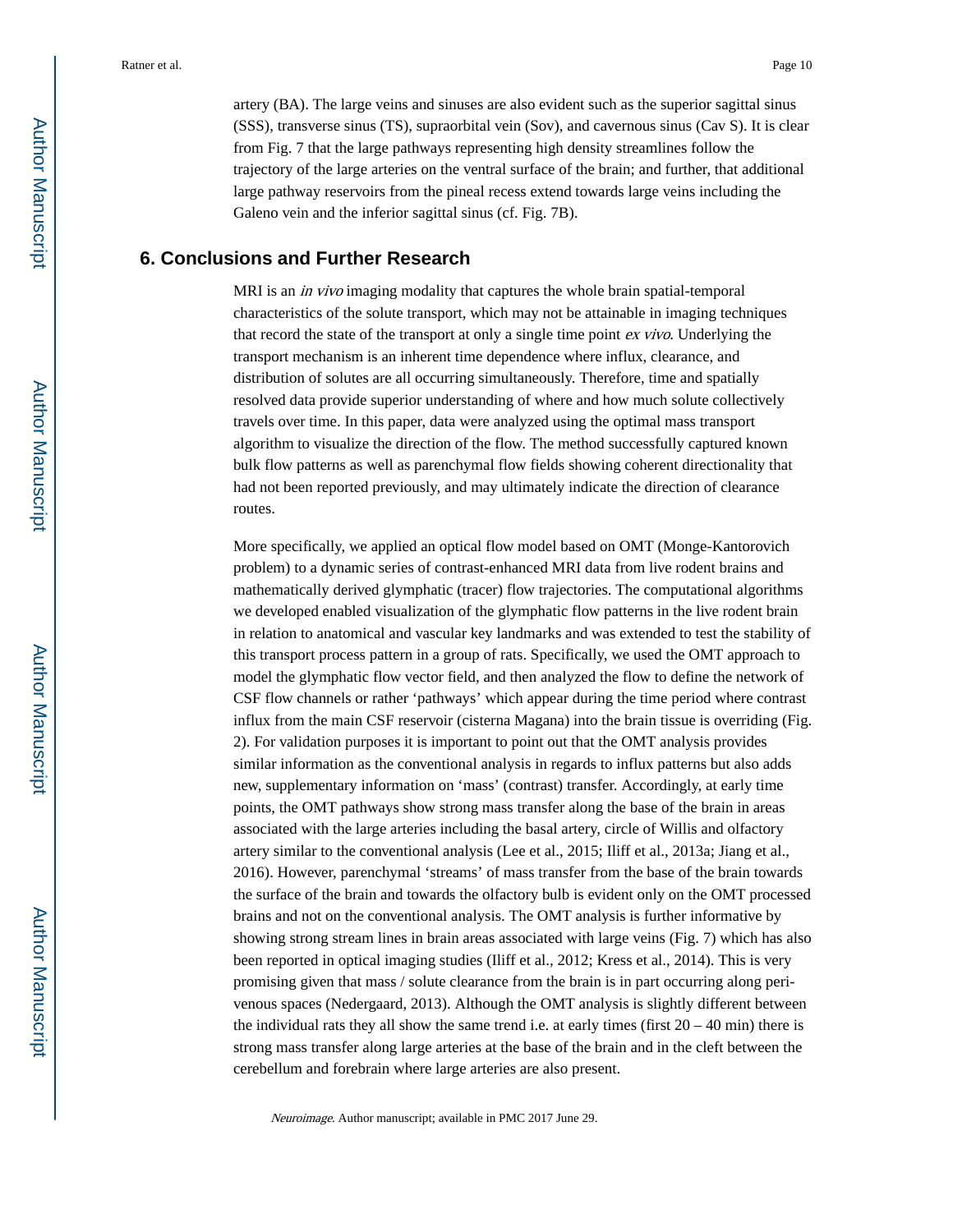It is tempting to speculate how the OMT analysis and findings reported here may inform future pre-clinical and clinical research findings pertaining to neurodegeneration including classical small vessel disease (SVD), AD and cerebral amyloid angiopathy (CAA). For example, abnormalities pertaining to the peri-vascular space has been viewed as a common pathophysiological pathway in many neurodegenerative diseases regardless of it being primarily vascular (e.g. SVD (Wardlaw et al., 2013; Zhu et al., 2010) and CAA) and/or AD. The OMT analysis approach would permit an investigation into parenchymal CSF influx and clearance in distinct different pathologies. Hypothetically, vascular amyloid deposition (CAA) and SVD might primarily impair influx whereas parenchymal  $A\beta$  aggregates (hallmark of AD) would impair parenchymal transport.

The results pertaining to peri-vascular location of pathways presented here are supported by several reports in the literature including elegant and recent work by Bedussi et al. (2016). In this paper, the distribution pattern of a high molecular weight fluorescent tracer distribution from the cisterna magna and into CSF and the perivascular compartment was characterized using a combination of imaging tools including confocal microscopy, light and electron microscopy (Bedussi et al., 2016). For this particular tracer the transport pathways were described to spread from the CM into the subarachnoid space on the ventral side of the brain in particular and along the 'deep clefts between the major brain structures that connect the cerebral cisterns' similar to OMT data described here. Bedussi et al. (2016) did not observe parenchymal spread of the tracer due the high MW of the tracer used (500 kDa). Importantly, we here confirm with OMT that the tracer distributes around arteries as well as veins. In this context it is important to stress that the data and results presented here address mass transport in relation to large-caliber vasculature. The spatial resolution of the MRI data does not allow analysis at the microscopic scale, and therefore does not directly address mass transport associated with the microcirculation. This is important given the controversy regarding the direction of clearance routes in studies where solutes including amyloid beta are administered directly into the parenchyma and in some studies, show clearance along the capillaries and arterioles (Carare et al., 2008; reviewed by Bakker et al., 2016) and in others, along central veins (Iliff et al., 2012).

The parenchymal pathways and streamlines that are evident only by the OMT analysis provide new information pertaining to glymphatic transport. In previous work where contrast agents have been administered into the CSF (cisterna magna), parenchymal contrast uptake has been appreciated as a slow moving 'barrier' moving from the ventral surface and from the pineal recess into the tissue (Iliff et al., 2013a). Although, well-defined smaller conduits have been noted in certain locations such as along smaller arterial branches that penetrate into the brain; the pattern of well-defined streamlines penetrating the entire brain from larger reservoirs from the base of the brain towards the surface and larger venous structures have never before been appreciated using MRI based approaches. It is necessary to further validate the pathways as defined by OMT analysis to ascertain that they are truly a biological phenomenon related to the glymphatic transport process and not merely projections derived from the applied processing algorithms. Assuming that streamlines and larger pathway reservoirs are indeed 'real' biological entities, it is particularly intriguing that the streamlines may not be homogeneously distributed, suggesting that specific areas may be more accessible for transport of the paramagnetic tracer. Such areas may be more accessible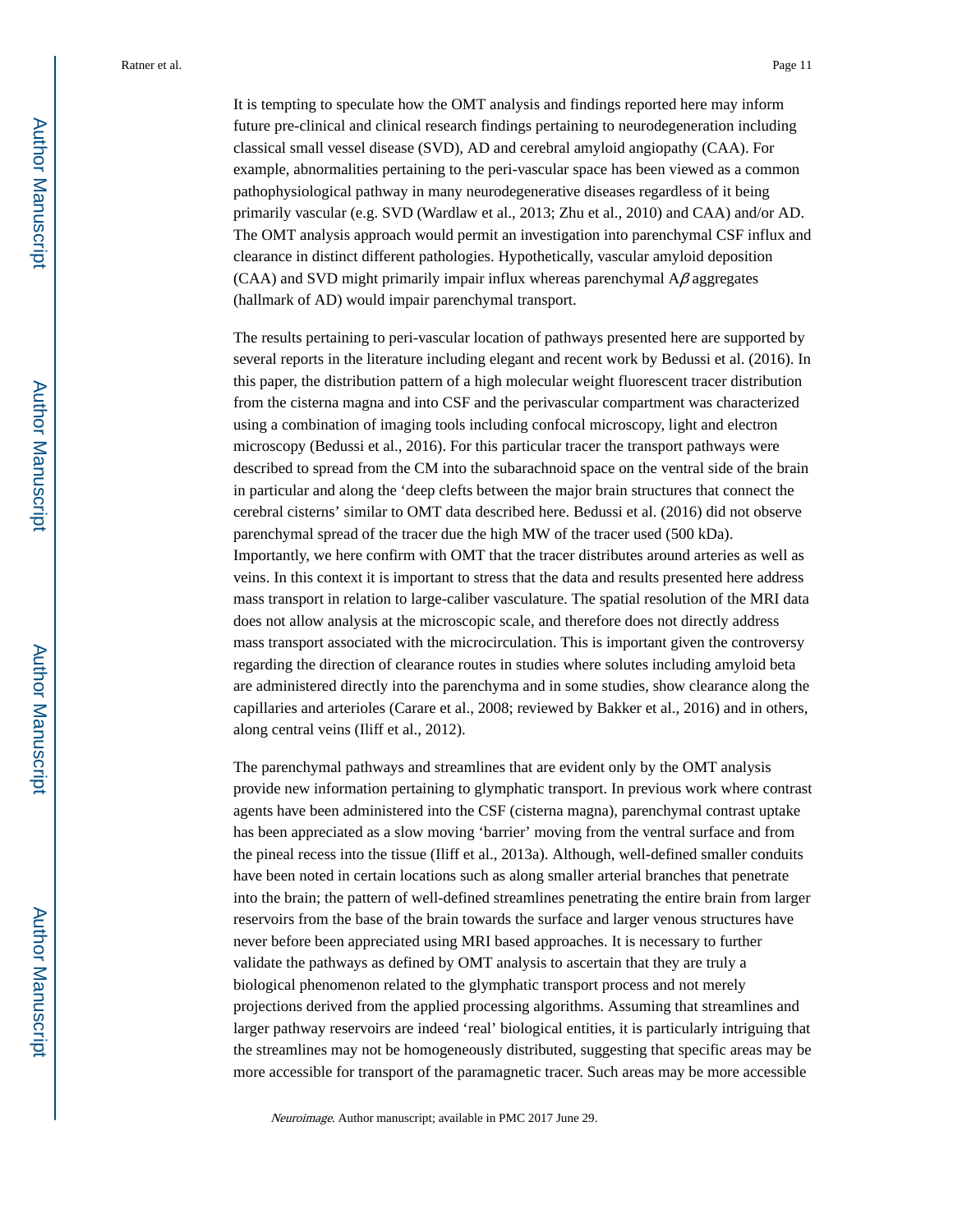for solute transport due to superior convective flow streams (secondary to transmantle pressure gradients) (Bakker et al., 2016) and/or location of certain outflow pathways such as the large central veins. It is also important to note that the rats in this study were anesthetized and this is increases glymphatic transport efficiency when compared to wakefulness (Xie et al., 2013) and it is possible that parenchymal CSF streamlines as observed by the OMT analysis would be obliterated in awake animals. Clearly, more studies will be needed to further understand the underlying physiology governing the streamlines/ pathways. Interestingly, Oreškovi and Klarica (2010) suggested a new look at CSF transport and proposed that the classical "circulation" term of CSF should be replaced by "movement" given data demonstrating multi-directional parenchymal transport of CSF.

Nevertheless, despite its simplicity, the proposed OMT model mimics the real data closely, with some errors arising from the difficulty of the inverse problem. There are a number of new directions that we plan to explore in future research. A key element would be to consider weakening the constraint of mass preservation. One direction would be to apply the approach of Benamou (2003). The idea is to combine  $L^2$  optimization with OMT in case of unbalanced mass distributions. Briefly, given two unbalanced densities  $\mu_0$  and  $\mu_1$ , one seeks a distribution  $\tilde{\mu_1}$ , the closest density to  $\mu_1$  in the  $L^2$  sense, which minimizes the Wasserstein distance  $d_2(\mu_0, \tilde{\mu_1})$ . Other possibilities include changing the continuity equation (5) by adding a diffusion term; see (Chen et al., 2016) and the references therein.

# **Acknowledgments**

This research was partially supported by the National Center for Research Resources under Grant P41-RR-013218, the National Institute of Biomedical Imaging and Bioengineering under Grant P41-EB-015902 of the National Institutes of Health through the Neuroanalysis Center of Brigham and Women's Hospital, National Institutes of Health grant 1U24CA18092401A1 and the Air Force Office of Scientific Research though grants FA9550-09-1-0172 and FA9550-15-1-0045 and FA9550-16-1-0435. In addition, the work was funded under the NIA grants R01 AG048769 and RF1 AG053991.

# **References**

- Angenent S, Haker S, Tannenbaum A. Minimizing flows for the monge–kantorovich problem. SIAM journal on Mathematical Analysis. 2003; 35(1):61–97.
- Bakker EN, Bacskai BJ, Arbel-Ornath M, Aldea R, Bedussi B, Morris AW, Weller RO, Carare RO. Lymphatic clearance of the brain: perivascular, paravascular and significance for neurodegenerative diseases. Cellular and Molecular Neurobiology. Mar; 2016 36(2):181–194. [PubMed: 26993512]
- Bedussi B, van der Wel NN, de Vos J, van Veen H, Siebes M, VanBavel E, Bakker EN. Paravascular channels, cisterns, and the subarachnoid space in the rat brain: A single compartment with preferential pathways. Journal of Cerebral Blood Flow & Metabolism. Jun.2016 : 0271678X16655550.
- Benamou JD. Numerical resolution of an 'unbalanced' mass transport problem. ESAIM: Mathematical Modelling and Numerical Analysis. 2003; 37(5):851–868.
- Benamou JD, Brenier Y. A computational fluid mechanics solution to the monge-kantorovich mass transfer problem. Numerische Mathematik. 2000; 84(3):375–393.
- Carare RO, et al. Solutes, but not cells, drain from the brain parenchyma along basement membranes of capillaries and arteries: significance for cerebral amyloid angiopathy and neuroimmunology. Neuropathology and applied neurobiology. 2008; 34(2):131–144. [PubMed: 18208483]
- Chen Y, Georgiou TT, Pavon M. On the relation between optimal transport and schrödinger bridges: A stochastic control viewpoint. Journal of Optimization Theory and Applications. 2016; 169(2):671– 691.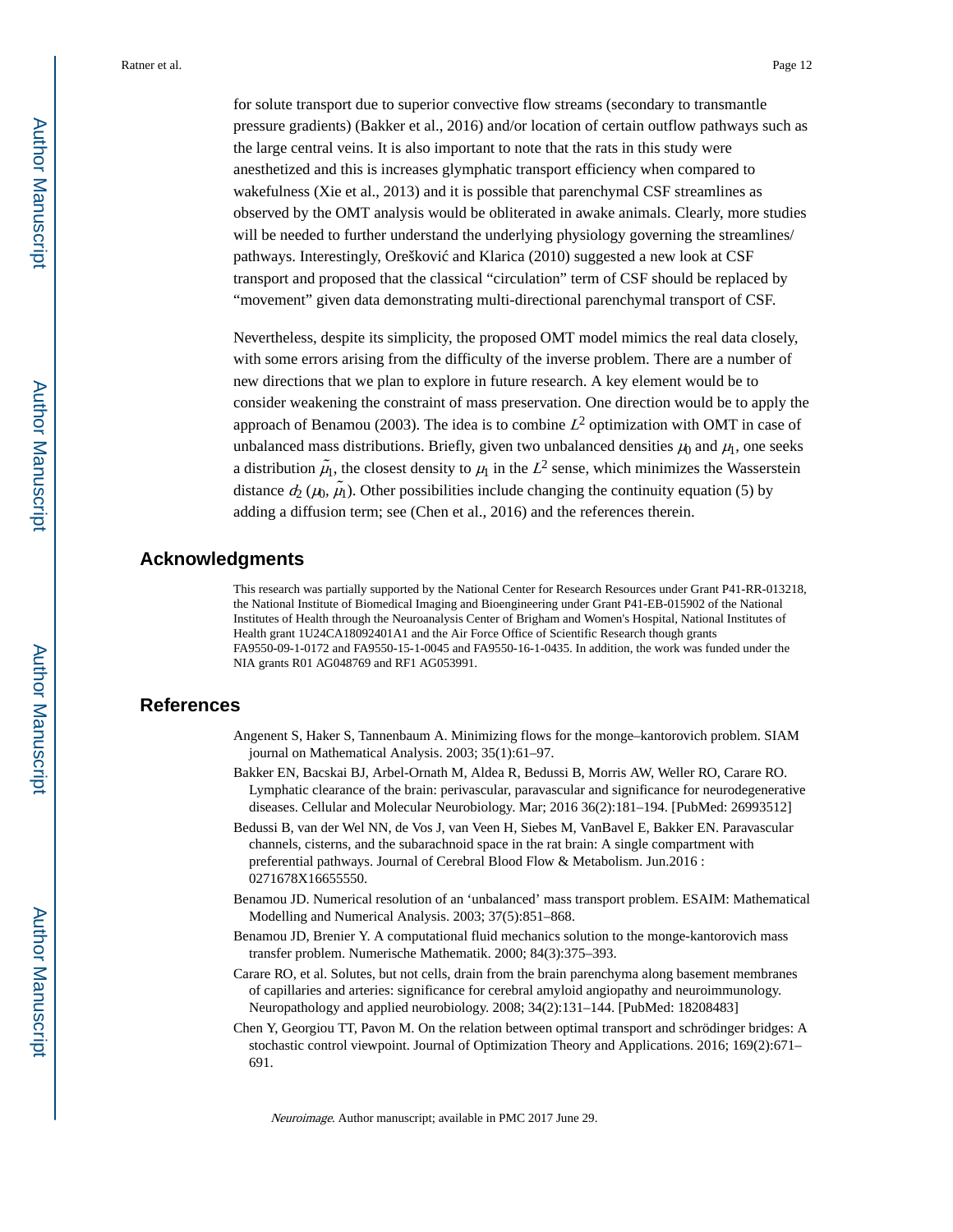- Cserr H. Potassium exchange between cerebrospinal fluid, plasma, and brain. American Journal of Physiology–Legacy Content. 1965; 209(6):1219–1226.
- De Graaf RA, et al. Differentiation of glucose transport in human brain gray and white matter. Journal of Cerebral Blood Flow & Metabolism. 2001; 21(5):483–492. [PubMed: 11333358]
- De Sousa PL, et al. In vivo MRI assessment of a novel GdIII-based contrast agent designed for high magnetic field applications. Contrast media & molecular imaging. 2008; 3(2):78–85. [PubMed: 18412106]
- Evans LC. Partial differential equations and Monge-Kantorovich mass transfer. Current Developments in Mathematics. 1997:65–126.
- Haber E, Rehman T, Tannenbaum A. An efficient numerical method for the solution of the 1\_2 optimal mass transfer problem. SIAM Journal on Scientific Computing. 2010; 32(1):197–211. [PubMed: 21278828]
- Haker S, Zhu L, Tannenbaum A, Angenent S. Optimal mass transport for registration and warping. International Journal of Computer Vision. 2004; 60(3):225–240.
- Horn BK, Schunck BG. Determining optical flow. Artificial Intelligence. 1981; 17(1-3):185–203.
- Iliff JJ, et al. A paravascular pathway facilitates csf flow through the brain parenchyma and the clearance of interstitial solutes, including amyloid β. Science Translational Medicine. 2012; 4(147):147ra111–147ra111.
- Iliff JJ, et al. Brain-wide pathway for waste clearance captured by contrast-enhanced mri. The Journal of Clinical Investigation. Mar; 2013a 123(3):1299–1309. [PubMed: 23434588]
- Iliff JJ, et al. Cerebral arterial pulsation drives paravascular csf–interstitial fluid exchange in the murine brain. The Journal of Neuroscience. Nov; 2013b 33(46):18 190–18 199.
- Jiang Q, Zhang L, Ding G, Davoodi-Bojd E, Li Q, Li L, Sadry N, Nedergaard M, Chopp M, Zhang Z. Impairment of the glymphatic system after diabetes. Journal of Cerebral Blood Flow & Metabolism. Jun.2016 :0271678X16654702.
- Kress BT, et al. Impairment of paravascular clearance pathways in the aging brain. Annals of neurology. Dec; 2014 76(6):845–861. [PubMed: 25204284]
- Lee H, et al. The effect of body posture on brain glymphatic transport. The Journal of Neuroscience. Aug; 2015 35(31):11 034–11 044.
- Lucas BD, Kanade T, et al. An iterative image registration technique with an application to stereo vision. IJCAI. 1981; 81(1):674–679.
- Mueller M, Karasev P, Kolesov I, Tannenbaum A. Optical flow estimation for flame detection in videos. IEEE Transactions on Image Processing. Jul; 2013 22(7):2786–2797. [PubMed: 23613042]
- Nedergaard M. Garbage truck of the brain. Science. Jun; 2013 340(6140):1529–1530. [PubMed: 23812703]
- Orešković D, Klarica M. The formation of cerebrospinal fluid: nearly a hundred years of interpretations and misinterpretations. Brain research reviews. 2010; 64(2):241–262. [PubMed: 20435061]
- Otto F. The geometry of dissipative evolution equations: the porous medium equation. Communications in Partial Differential Equations. 2001; 26:101–174.
- Pardridge WM. Blood-brain barrier transport mechanisms. Primer on cerebrovascular diseases. 1997:21–25.
- Rachev, ST., Rüschendorf, L. Mass Transportation Problems: Volume I: Theory. Springer; 1998.
- Ratner, V., Zhu, L., Kolesov, I., Nedergaard, M., Benveniste, H., Tannenbaum, A. Optimal mass transfer based estimation of glymphatic transport in living brain. In: Ourselin, S., Styner, MA., editors. Proc SPIE 9413. Mar. 2015
- Tofts, P. Quantitative MRI of the brain: measuring changes caused by disease. John Wiley & Sons; 2005.
- Villani, C. Optimal Transport: Old and New. Springer; 2008.
- Villani, C. Topics in Optimal Transportation. American Mathematical Soc; 2003.
- Wan X, Fu TC, London RE. Charge dependence of the distribution of contrast agents in rat cerebral ventricles. Magnetic resonance in medicine. 1992; 27(1):135–141. [PubMed: 1435199]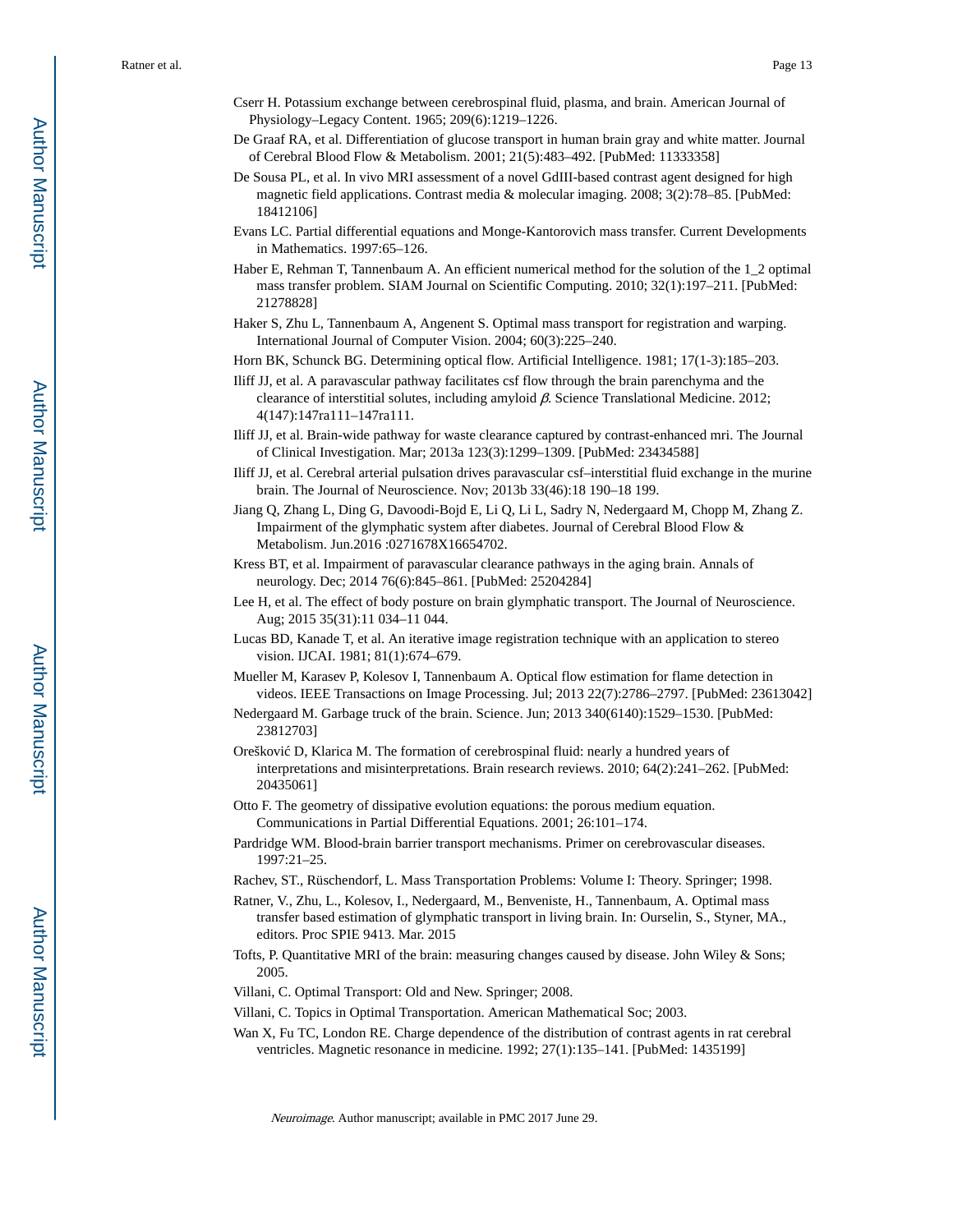Wardlaw JM, Smith C, Dichgans M. Mechanisms of sporadic cerebral small vessel disease: insights from neuroimaging. The Lancet Neurology. 2013; 12(5):483–497. [PubMed: 23602162]

Weller RO, et al. Lymphatic drainage of the brain and the pathophysiology of neurological disease. Acta neuropathologica. 2009; 117(1):1–14. [PubMed: 19002474]

Xie L, et al. Sleep drives metabolite clearance from the adult brain. Science. Oct; 2013 342(6156): 373–377. [PubMed: 24136970]

Zhu, et al. Stroke: a Journal of Cerebral Circulation. 2010; 41:2483–2490.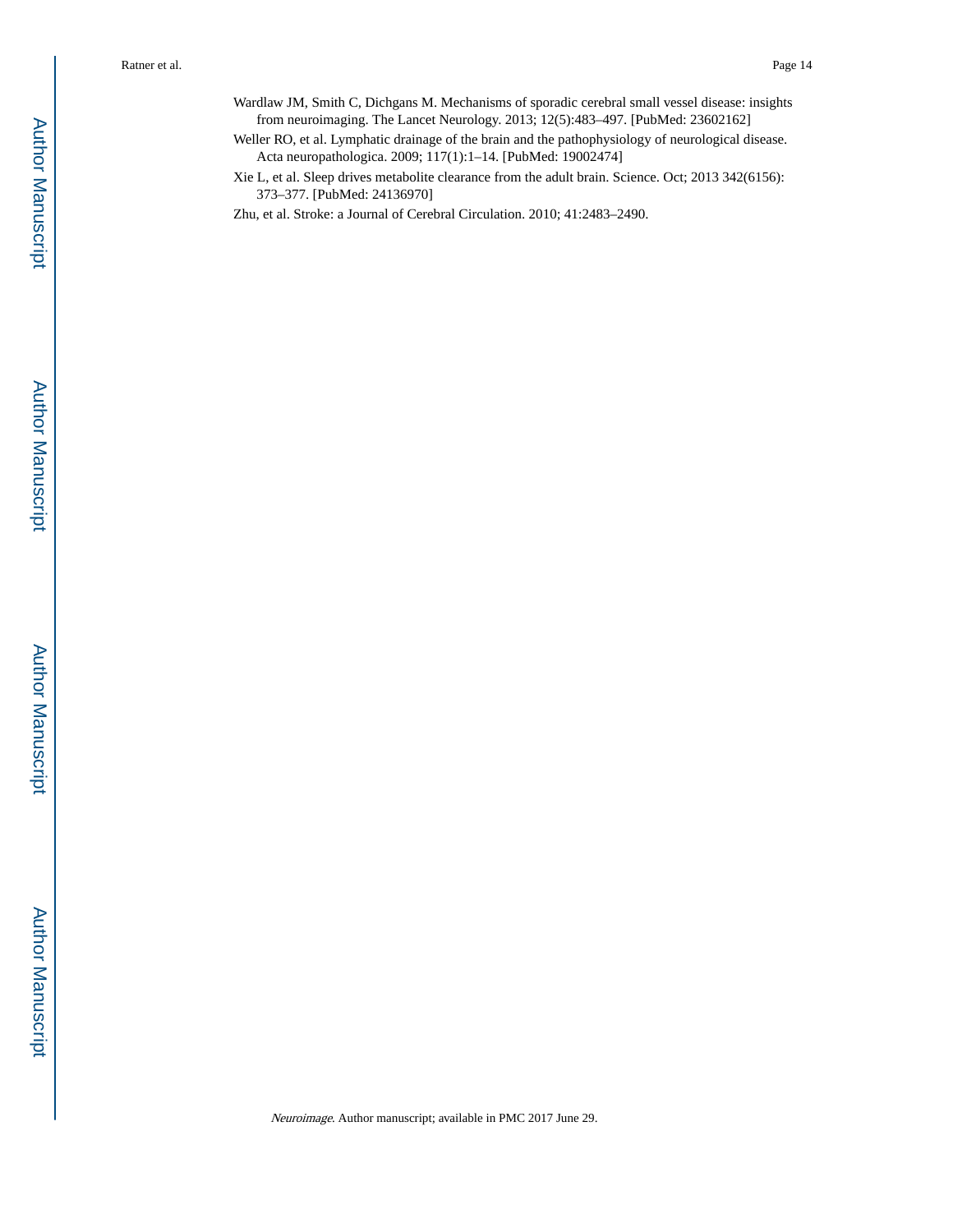

# **Figure 1.**

Schematic of the glymphatic pathway in rodent brain. Periarterial inflow of cerebrospinal fluid (CSF) enters the brain tissue facilitated by astrocytic endfeet AQP4 water channels; mixes with interstitial fluid and removes the waste products into the peri-venous space.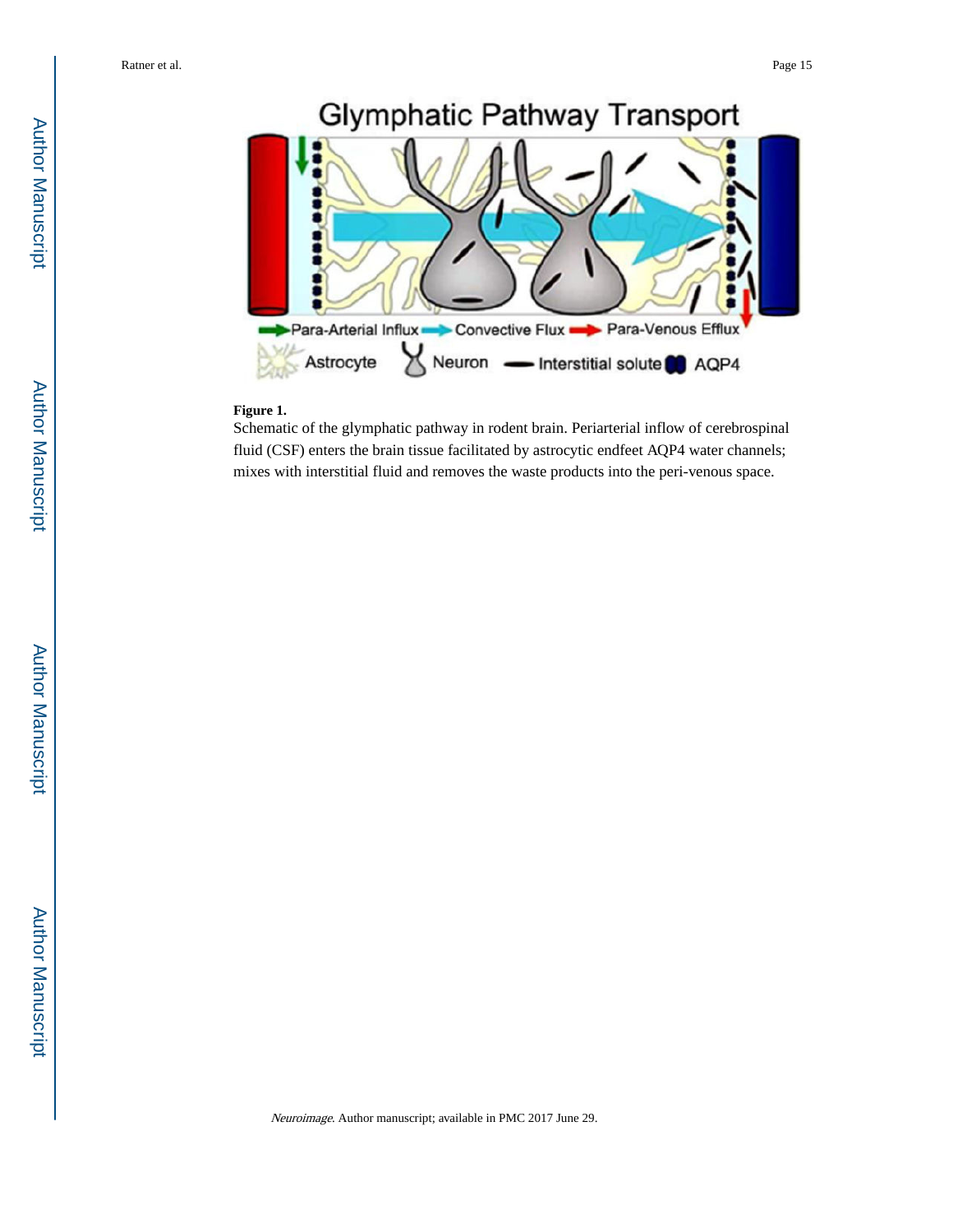

#### **Figure 2.**

Glymphatic transport of Gd-DTPA in the live rat brain visualized based on a time series of T1-weighted MRI images. The time series show how contrast (represented as a color coded 3D map overlaid on an anatomical template) moves from the cisterna magna (black arrow) into adjacent CSF spaces and into brain parenchyma. The numbers represent the time in min from the start of the CSF contrast infusion. At 12 min contrast is moving into the cerebellum (Cb) and up towards the inferior (Ic) and superior colliculi (sc) and from there slowly penetrating into parenchyma. The corresponding time signal curve is shown below with the red arrows indicating the individual time points captured above. For further details regarding technique and image processing (Iliff et al., 2013a). M=Medulla oblongata; P=Pons; Hip=Hippocampus; Tal=Thalamus; Hyp=Hypothalamus; Cau=Caudate. Color scale: 0 – 200% signal change from baseline.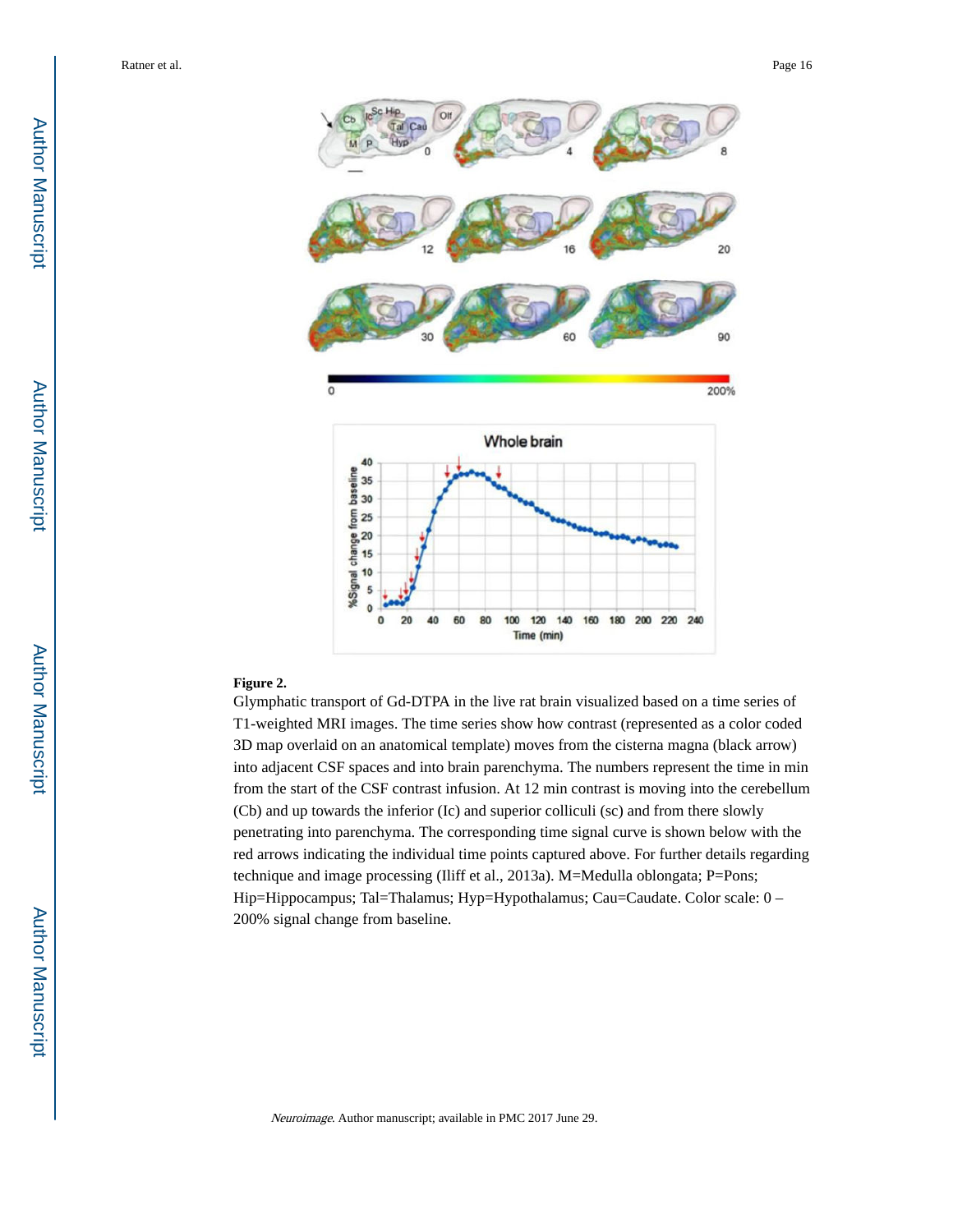



Justification of linearity relation between tracer concentration and image brightness (assumption 3).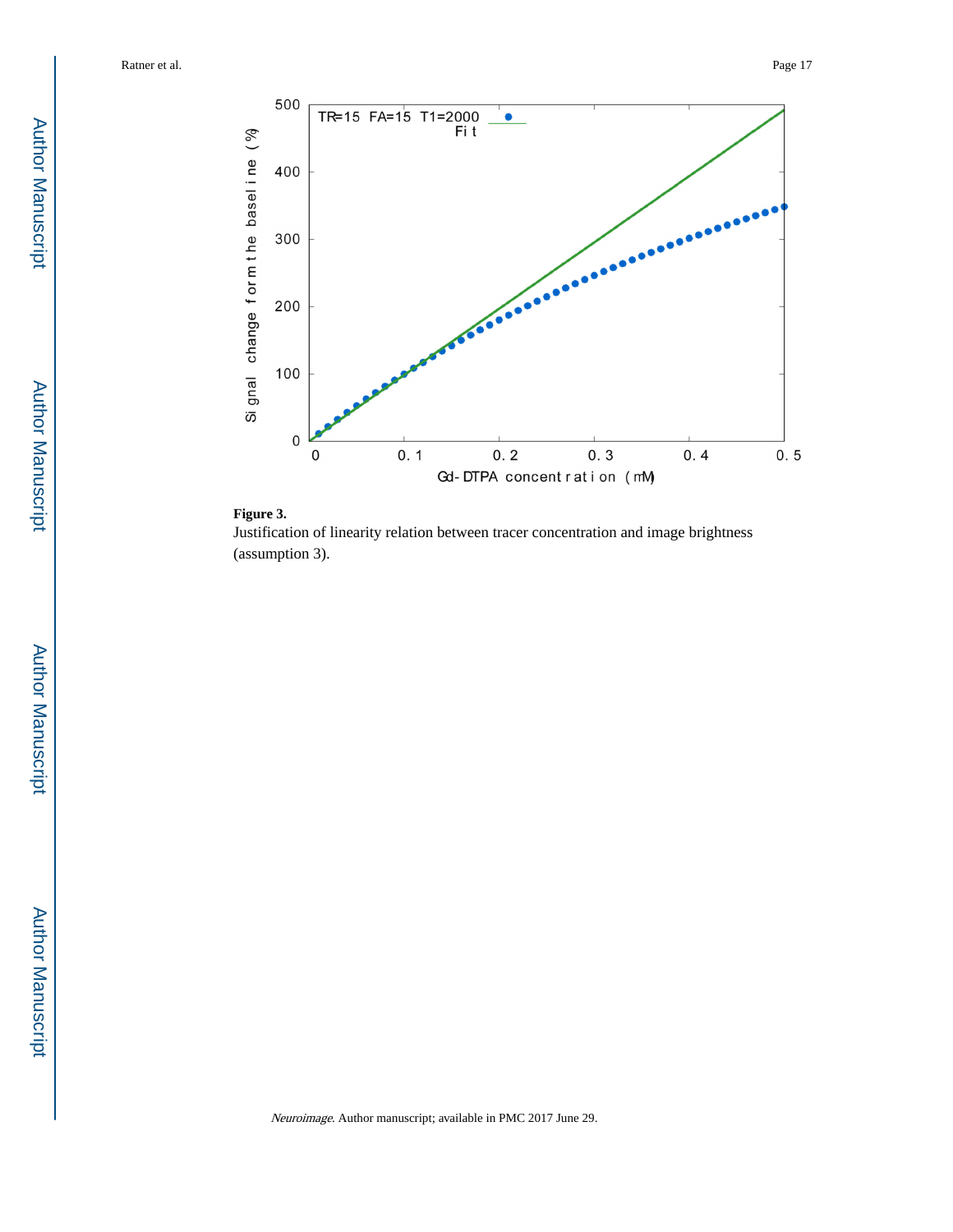

### **Figure 4.**

Examples of conventional MRI processing versus OMT derived pathways in a rodent brain 40 min after injection of Gd-DTPA into the CSF. (A, B) Glymphatic transport of GD-DTPA after 40 min of circulation and is based on T1-weighted MRIs. The contrast has penetrated into the brain parenchyma in a characteristic pattern. The contrast is represented by a color coded volume rendered map (scale:  $0 - 200\%$  signal change from baseline) overlaid on an anatomical volume rendered mask of whole brain and subcortical brain regions. (C) The corresponding OMT defined pathways at the same time point. Specifically, the 'pathways' are presented as a color coded map where the red color represents at least 6 crossing streamlines/voxel and blue color  $2 - 3$  streamlines per voxel. The direction of the physical flow of CSF is from red to blue (for more details see section 5.1). The high streamline density in red is found at the ventral surface of the brain and represents large reservoirs from which several streamlines originate. (D) Shows the same as (C) but overlaid on an anatomical mask of several brain regions including the cerebellum, olfactory bulb, thalamus, caudate, and pons (for anatomical annotations see Fig. 2). Also note that the streamlines (representing smaller reservoirs) originating from the large reservoir are penetrating the brain tissue and appear to be on a trajectory towards the olfactory bulb and surface of the brain. Scale bar  $=$  3 mm.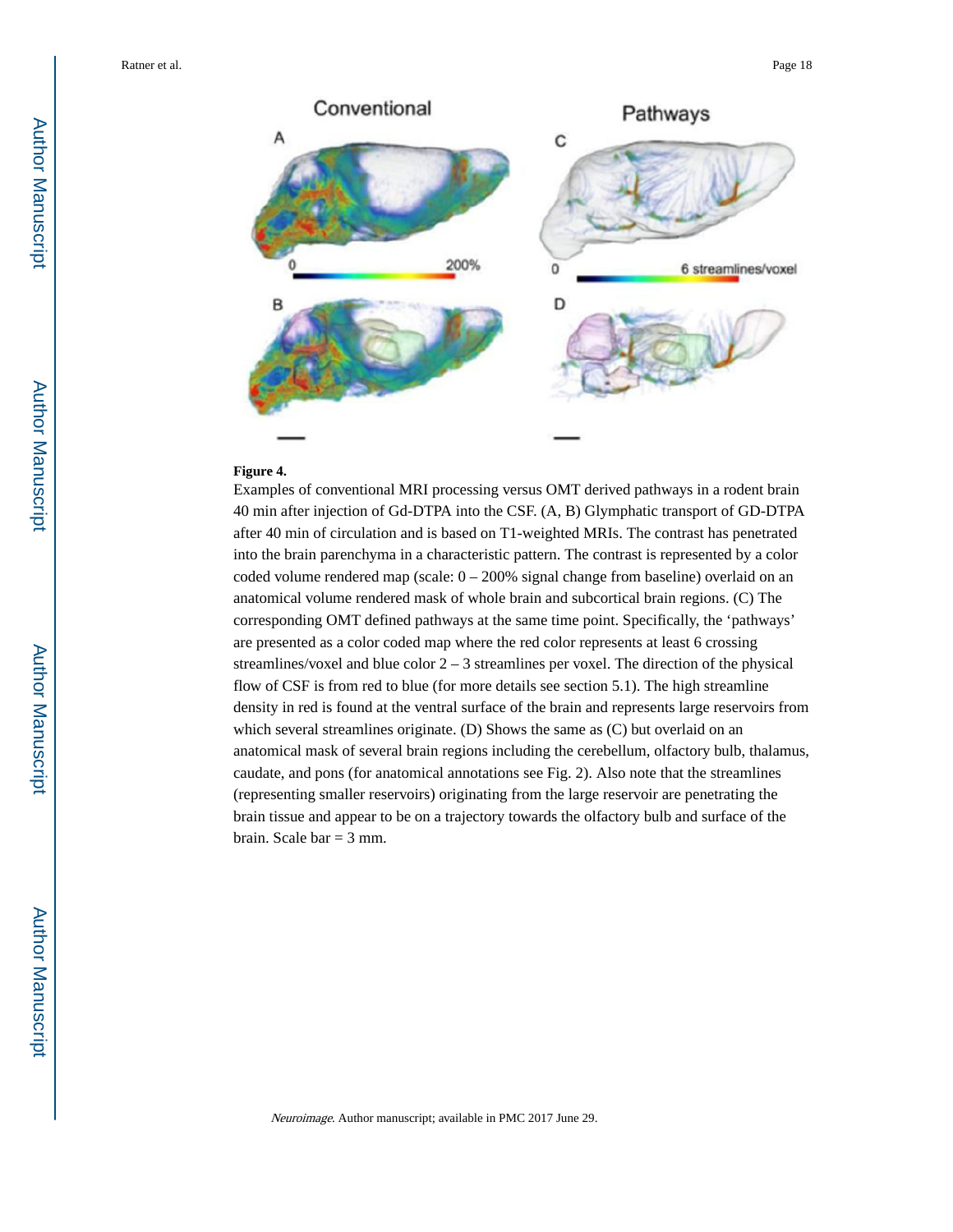

#### **Figure 5.**

OMT reveals unique brain parenchymal contrast transport conduits. Pathway patterns defined by OMT analysis are shown in three different rats at two time points: 40 min and 60 min after start of Gd-DTPA infusion into CSF. The pathways are represented as color coded volume rendered maps overlaid on a whole brain mask from which the OMT analysis was executed. As can be observed, the pathway trajectories are very consistent from rat to rat. The direction of CSF flow is originating in the 'red' reservoirs and towards the 'blue' end.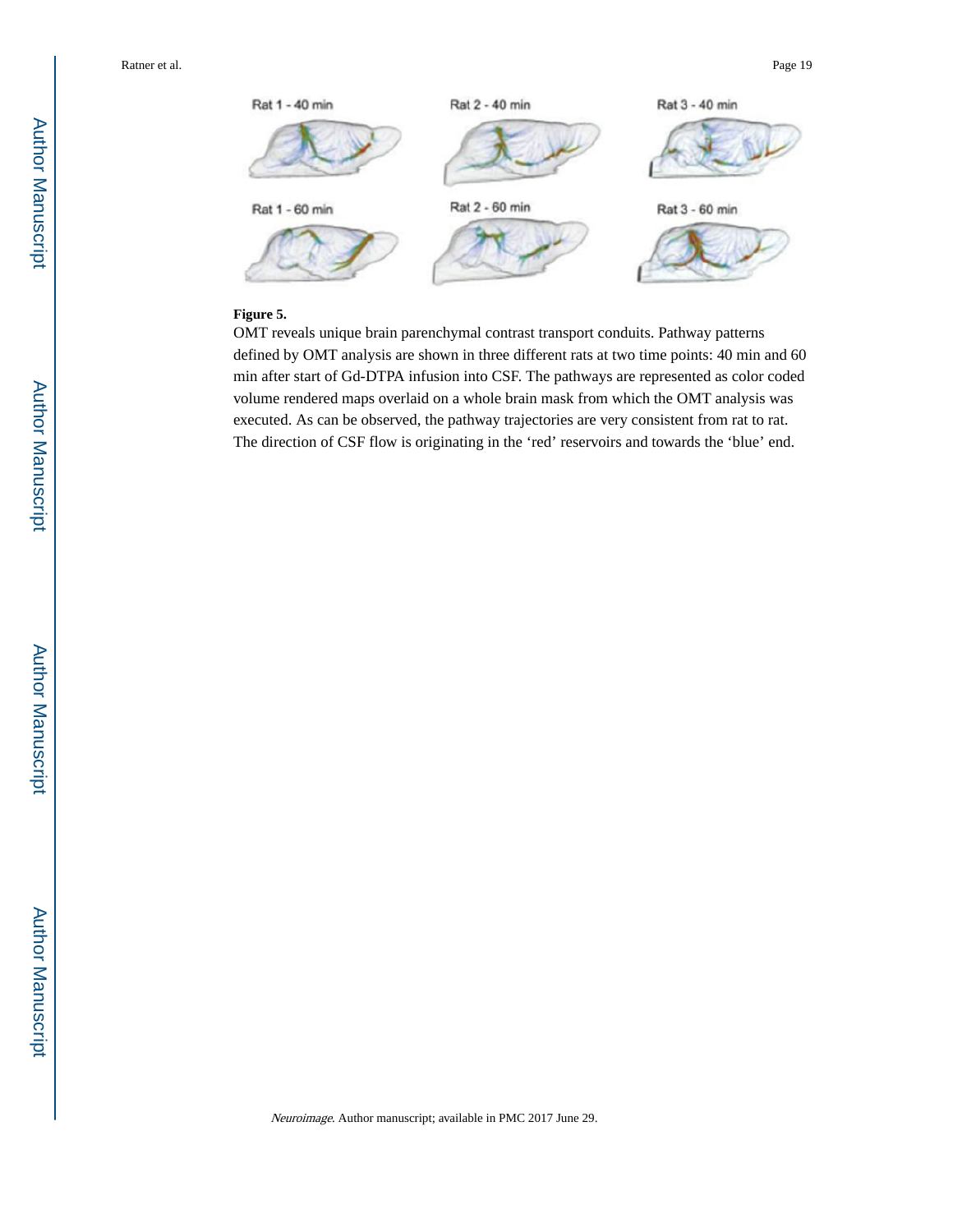

#### **Figure 6.**

Anatomical landmarks in relation to OMT defined transport conduits. (A-C) T1-weighted MRI images of the rat brain in three orthogonal planes with an overlaid color-coded OMT derived pathway map representing 10 – 14 min of CSF circulation of contrast. (D-F) Contrast pathways at 30 min of CSF circulation. As can be seen, the contrast flows along the large arteries at the level of the circle of Willis and up towards the olfactory bulb and the pineal gland. The black arrows indicate flow directions. (C, F) Note the high density pathway at the level of the pineal gland and retrosplenial cortex (RCtx) in agreement with previous studies (Iliff et al., 2013a).